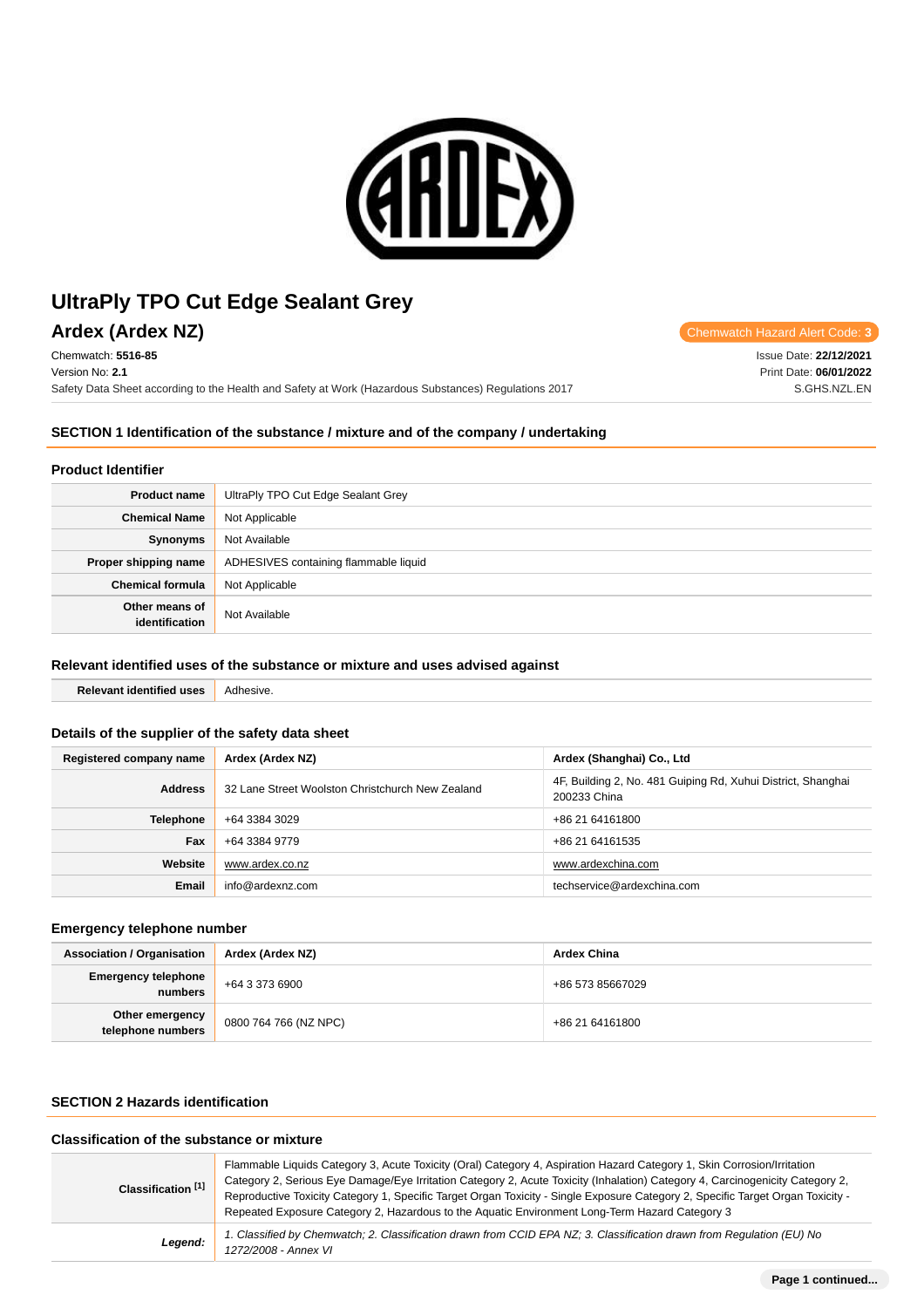| <b>Determined by Chemwatch</b><br>using GHS/HSNO criteria | 3.1C, 6.1D (inhalation), 6.1D (oral), 6.1E (aspiration), 6.3A, 6.4A, 6.7B, 6.8A, 6.9B, 9.1C |
|-----------------------------------------------------------|---------------------------------------------------------------------------------------------|
| Label elements                                            |                                                                                             |

**Hazard pictogram(s)**

**Signal word Danger**

# **Hazard statement(s)**

| H <sub>226</sub> | Flammable liquid and vapour.                                       |
|------------------|--------------------------------------------------------------------|
| H302             | Harmful if swallowed.                                              |
| H304             | May be fatal if swallowed and enters airways.                      |
| H315             | Causes skin irritation.                                            |
| H319             | Causes serious eye irritation.                                     |
| H332             | Harmful if inhaled.                                                |
| H351             | Suspected of causing cancer.                                       |
| H360             | May damage fertility or the unborn child.                          |
| H371             | May cause damage to organs.                                        |
| H373             | May cause damage to organs through prolonged or repeated exposure. |
| H412             | Harmful to aquatic life with long lasting effects.                 |

### **Precautionary statement(s) Prevention**

| P <sub>201</sub> | Obtain special instructions before use.                                                        |
|------------------|------------------------------------------------------------------------------------------------|
| P210             | Keep away from heat, hot surfaces, sparks, open flames and other ignition sources. No smoking. |
| P233             | Keep container tightly closed.                                                                 |
| P <sub>260</sub> | Do not breathe mist/vapours/spray.                                                             |

### **Precautionary statement(s) Response**

| P301+P310      | IF SWALLOWED: Immediately call a POISON CENTER/doctor/physician/first aider.                                                     |  |
|----------------|----------------------------------------------------------------------------------------------------------------------------------|--|
| P331           | Do NOT induce vomiting.                                                                                                          |  |
| P370+P378      | In case of fire: Use alcohol resistant foam or normal protein foam to extinguish.                                                |  |
| P305+P351+P338 | IF IN EYES: Rinse cautiously with water for several minutes. Remove contact lenses, if present and easy to do. Continue rinsing. |  |

### **Precautionary statement(s) Storage**

| P403+P235 | Store in a well-ventilated place. Keep cool. |
|-----------|----------------------------------------------|
| 2405      | ocked up.                                    |

### **Precautionary statement(s) Disposal**

**P501** Dispose of contents/container to authorised hazardous or special waste collection point in accordance with any local regulation.

# **SECTION 3 Composition / information on ingredients**

#### **Substances**

See section below for composition of Mixtures

# **Mixtures**

| <b>CAS No</b> | %[weight] | Name                                    |
|---------------|-----------|-----------------------------------------|
| 1330-20-7     | 25-50     | xylene                                  |
| 64742-47-8.   | $5 - 20$  | isoparaffins petroleum hydrotreated HFP |
| 100-41-4      | $5 - 20$  | ethylbenzene                            |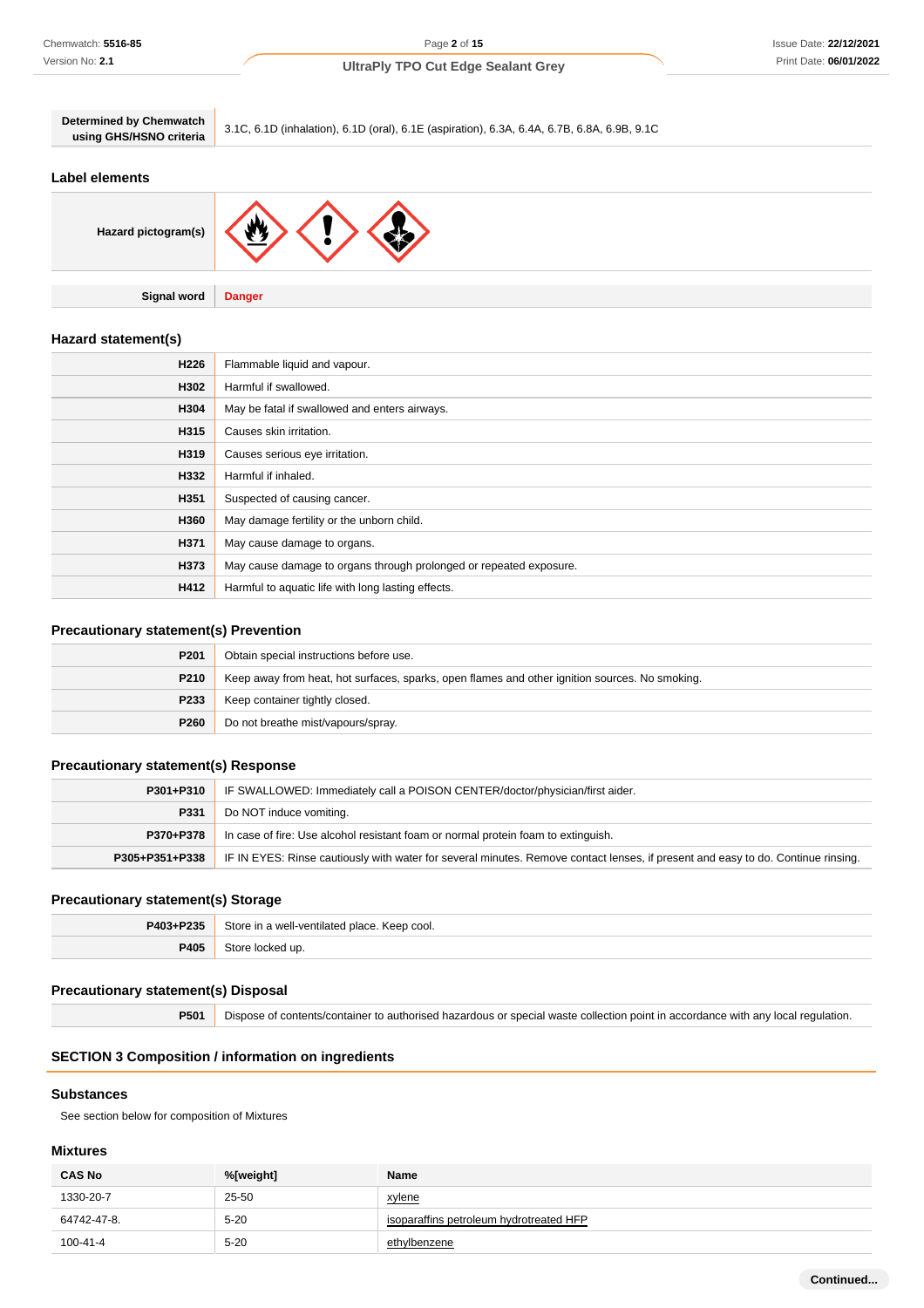| <b>CAS No</b>                                                                                                                                                                                                    | %[weight] | Name             |
|------------------------------------------------------------------------------------------------------------------------------------------------------------------------------------------------------------------|-----------|------------------|
| 13463-67-7                                                                                                                                                                                                       | 2.5       | titanium dioxide |
| 98-82-8                                                                                                                                                                                                          | <0.1      | cumene           |
| 1. Classified by Chemwatch; 2. Classification drawn from CCID EPA NZ; 3. Classification drawn from Regulation (EU) No<br>Legend:<br>1272/2008 - Annex VI; 4. Classification drawn from C&L * EU IOELVs available |           |                  |

### **SECTION 4 First aid measures**

### **Description of first aid measures**

| <b>Eye Contact</b>  | If this product comes in contact with the eyes:<br>* Wash out immediately with fresh running water.<br>▶ Ensure complete irrigation of the eye by keeping eyelids apart and away from eye and moving the eyelids by occasionally<br>lifting the upper and lower lids.                                                                                                                                                                                                                                                                                                                                                                                                                                                |
|---------------------|----------------------------------------------------------------------------------------------------------------------------------------------------------------------------------------------------------------------------------------------------------------------------------------------------------------------------------------------------------------------------------------------------------------------------------------------------------------------------------------------------------------------------------------------------------------------------------------------------------------------------------------------------------------------------------------------------------------------|
|                     | ▶ Seek medical attention without delay; if pain persists or recurs seek medical attention.<br>► Removal of contact lenses after an eye injury should only be undertaken by skilled personnel.                                                                                                                                                                                                                                                                                                                                                                                                                                                                                                                        |
| <b>Skin Contact</b> | If skin or hair contact occurs:<br>Immediately flush body and clothes with large amounts of water, using safety shower if available.<br>• Quickly remove all contaminated clothing, including footwear.<br>▶ Wash skin and hair with running water. Continue flushing with water until advised to stop by the Poisons Information Centre.<br>Transport to hospital, or doctor.                                                                                                                                                                                                                                                                                                                                       |
| <b>Inhalation</b>   | If fumes or combustion products are inhaled remove from contaminated area.<br>Lay patient down. Keep warm and rested.<br>Prostheses such as false teeth, which may block airway, should be removed, where possible, prior to initiating first aid<br>procedures.<br>Apply artificial respiration if not breathing, preferably with a demand valve resuscitator, bag-valve mask device, or pocket<br>mask as trained. Perform CPR if necessary.<br>Transport to hospital, or doctor, without delay.                                                                                                                                                                                                                   |
| Ingestion           | Avoid giving milk or oils.<br>Avoid giving alcohol.<br>▶ For advice, contact a Poisons Information Centre or a doctor at once.<br>* Urgent hospital treatment is likely to be needed.<br>If swallowed do <b>NOT</b> induce vomiting.<br>If vomiting occurs, lean patient forward or place on left side (head-down position, if possible) to maintain open airway and<br>prevent aspiration.<br>• Observe the patient carefully.<br>▶ Never give liquid to a person showing signs of being sleepy or with reduced awareness; i.e. becoming unconscious.<br>Give water to rinse out mouth, then provide liquid slowly and as much as casualty can comfortably drink.<br>Transport to hospital or doctor without delay. |

### **Indication of any immediate medical attention and special treatment needed**

Any material aspirated during vomiting may produce lung injury. Therefore emesis should not be induced mechanically or pharmacologically. Mechanical means should be used if it is considered necessary to evacuate the stomach contents; these include gastric lavage after endotracheal intubation. If spontaneous vomiting has occurred after ingestion, the patient should be monitored for difficult breathing, as adverse effects of aspiration into the lungs may be delayed up to 48 hours. Treat symptomatically.

### **SECTION 5 Firefighting measures**

#### **Extinguishing media**

- Foam.
- **Dry chemical powder.**
- **BCF** (where regulations permit).
- Carbon dioxide.

### **Special hazards arising from the substrate or mixture**

| <b>Fire Incompatibility</b> | Avoid contamination with oxidising agents i.e. nitrates, oxidising acids, chlorine bleaches, pool chlorine etc. as ignition may<br>result |
|-----------------------------|-------------------------------------------------------------------------------------------------------------------------------------------|
|-----------------------------|-------------------------------------------------------------------------------------------------------------------------------------------|

### **Advice for firefighters**

| <b>Fire Fighting</b> | Alert Fire Brigade and tell them location and nature of hazard.<br>May be violently or explosively reactive.<br>• Wear breathing apparatus plus protective gloves.<br>Prevent, by any means available, spillage from entering drains or water course. |
|----------------------|-------------------------------------------------------------------------------------------------------------------------------------------------------------------------------------------------------------------------------------------------------|
|----------------------|-------------------------------------------------------------------------------------------------------------------------------------------------------------------------------------------------------------------------------------------------------|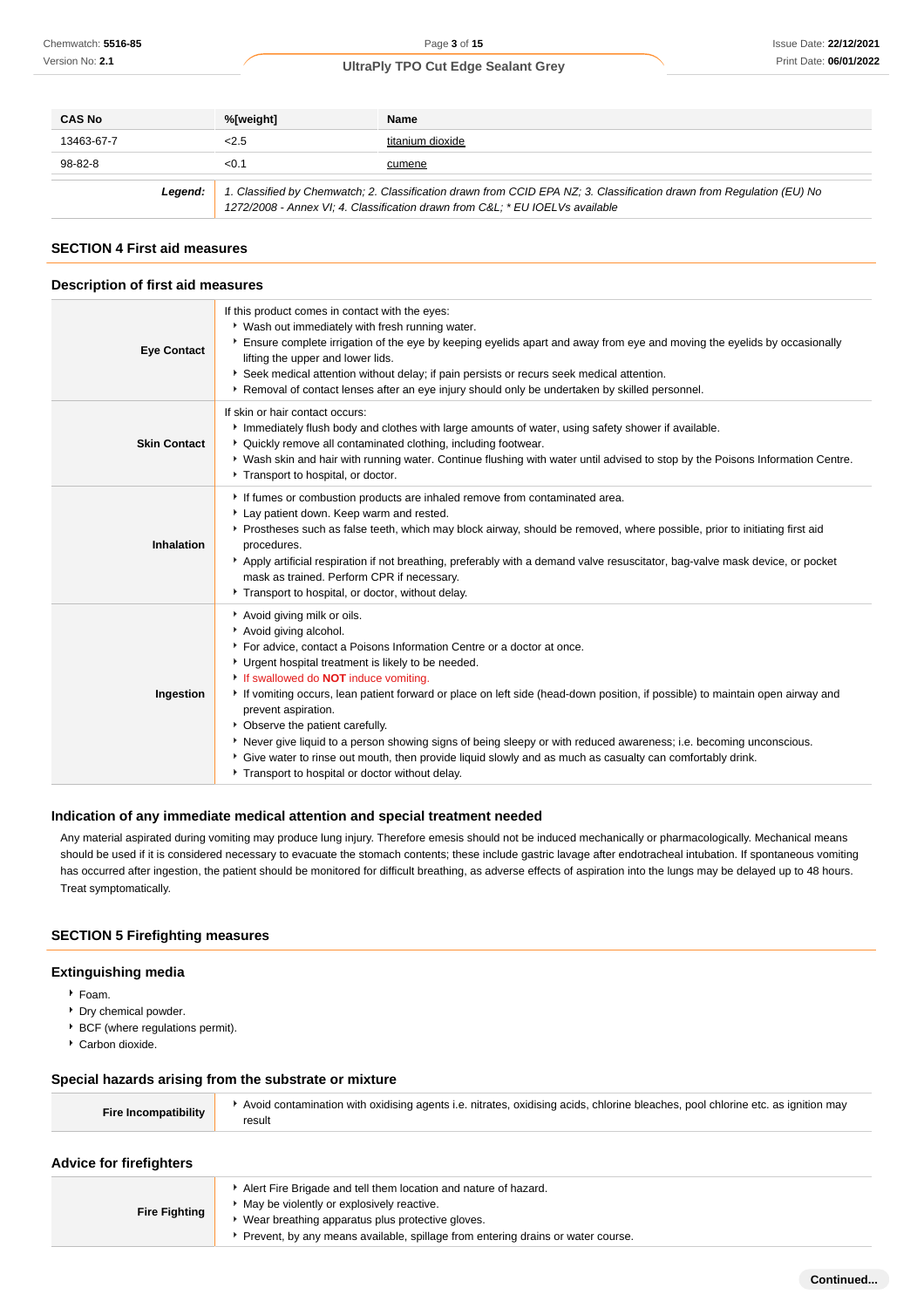| Moderate fire hazard when exposed to heat or flame.<br>Vapour forms an explosive mixture with air.<br>Moderate explosion hazard when exposed to heat or flame.<br><b>Fire/Explosion Hazard</b><br>Combustion products include:<br>carbon dioxide (CO2)<br>metal oxides<br>other pyrolysis products typical of burning organic material. |  |  |
|-----------------------------------------------------------------------------------------------------------------------------------------------------------------------------------------------------------------------------------------------------------------------------------------------------------------------------------------|--|--|
|-----------------------------------------------------------------------------------------------------------------------------------------------------------------------------------------------------------------------------------------------------------------------------------------------------------------------------------------|--|--|

### **SECTION 6 Accidental release measures**

#### **Personal precautions, protective equipment and emergency procedures**

See section 8

### **Environmental precautions**

See section 12

### **Methods and material for containment and cleaning up**

| <b>Minor Spills</b> | Remove all ignition sources.<br>Clean up all spills immediately.<br>Avoid breathing vapours and contact with skin and eyes.<br>Control personal contact with the substance, by using protective equipment.     |
|---------------------|----------------------------------------------------------------------------------------------------------------------------------------------------------------------------------------------------------------|
| <b>Major Spills</b> | • Clear area of personnel and move upwind.<br>Alert Fire Brigade and tell them location and nature of hazard.<br>May be violently or explosively reactive.<br>Wear breathing apparatus plus protective gloves. |

Personal Protective Equipment advice is contained in Section 8 of the SDS.

# **SECTION 7 Handling and storage**

#### **Precautions for safe handling**

| Safe handling            | The conductivity of this material may make it a static accumulator., A liquid is typically considered nonconductive if its<br>conductivity is below 100 pS/m and is considered semi-conductive if its conductivity is below 10 000 pS/m., Whether a liquid is<br>nonconductive or semi-conductive, the precautions are the same., A number of factors, for example liquid temperature, presence<br>of contaminants, and anti-static additives can greatly influence the conductivity of a liquid.<br>Containers, even those that have been emptied, may contain explosive vapours.<br>▶ Do NOT cut, drill, grind, weld or perform similar operations on or near containers.<br>DO NOT allow clothing wet with material to stay in contact with skin<br>Electrostatic discharge may be generated during pumping - this may result in fire.<br>Ensure electrical continuity by bonding and grounding (earthing) all equipment.<br>Restrict line velocity during pumping in order to avoid generation of electrostatic discharge (<=1 m/sec until fill pipe<br>submerged to twice its diameter, then $\leq$ 7 m/sec).<br>Avoid splash filling.<br>Avoid all personal contact, including inhalation.<br>▶ Wear protective clothing when risk of overexposure occurs.<br>Use in a well-ventilated area.<br>Prevent concentration in hollows and sumps. |
|--------------------------|---------------------------------------------------------------------------------------------------------------------------------------------------------------------------------------------------------------------------------------------------------------------------------------------------------------------------------------------------------------------------------------------------------------------------------------------------------------------------------------------------------------------------------------------------------------------------------------------------------------------------------------------------------------------------------------------------------------------------------------------------------------------------------------------------------------------------------------------------------------------------------------------------------------------------------------------------------------------------------------------------------------------------------------------------------------------------------------------------------------------------------------------------------------------------------------------------------------------------------------------------------------------------------------------------------------------------------------------------|
| <b>Other information</b> | Store in original containers in approved flammable liquid storage area.<br>Store away from incompatible materials in a cool, dry, well-ventilated area.<br>DO NOT store in pits, depressions, basements or areas where vapours may be trapped.<br>No smoking, naked lights, heat or ignition sources.                                                                                                                                                                                                                                                                                                                                                                                                                                                                                                                                                                                                                                                                                                                                                                                                                                                                                                                                                                                                                                             |

#### **Conditions for safe storage, including any incompatibilities**

| Suitable container      | ▶ Packing as supplied by manufacturer.<br>Plastic containers may only be used if approved for flammable liquid.<br>• Check that containers are clearly labelled and free from leaks.<br>For low viscosity materials (i): Drums and jerry cans must be of the non-removable head type. (ii): Where a can is to be<br>used as an inner package, the can must have a screwed enclosure.<br>For materials with a viscosity of at least 2680 cSt. (23 deg. C)<br>For manufactured product having a viscosity of at least 250 cSt. |
|-------------------------|------------------------------------------------------------------------------------------------------------------------------------------------------------------------------------------------------------------------------------------------------------------------------------------------------------------------------------------------------------------------------------------------------------------------------------------------------------------------------------------------------------------------------|
| Storage incompatibility | Avoid reaction with oxidising agents                                                                                                                                                                                                                                                                                                                                                                                                                                                                                         |

#### **SECTION 8 Exposure controls / personal protection**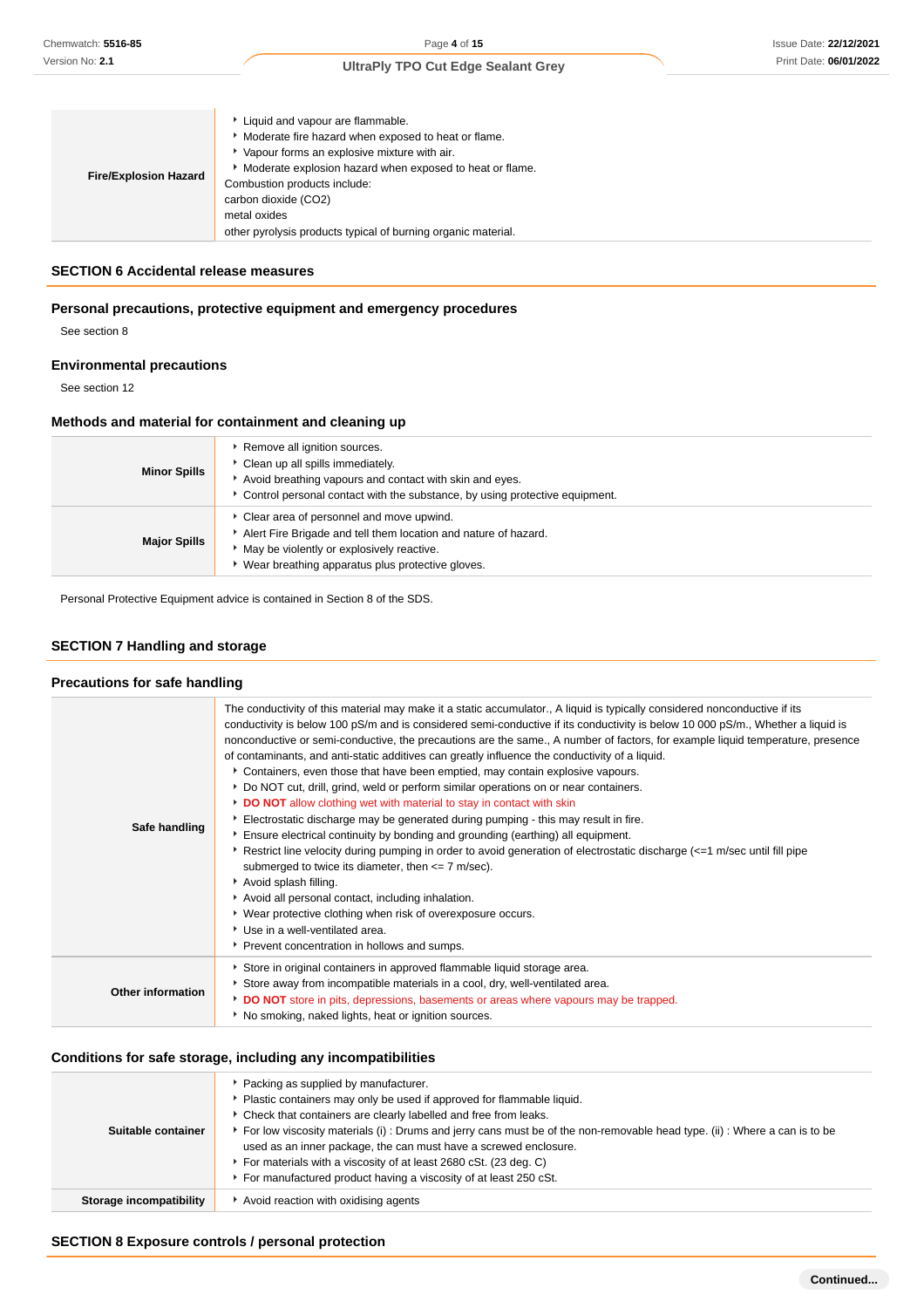# **Control parameters**

# **Occupational Exposure Limits (OEL)**

# **INGREDIENT DATA**

| Source                                            | Ingredient                                 | <b>Material name</b>                | <b>TWA</b>             | <b>STEL</b>             | Peak             | <b>Notes</b>            |
|---------------------------------------------------|--------------------------------------------|-------------------------------------|------------------------|-------------------------|------------------|-------------------------|
| New Zealand Workplace<br>Exposure Standards (WES) | xylene                                     | Dimethylbenzene                     | 50 ppm / 217<br>mq/m3  | Not Available           | Not<br>Available | Not Available           |
| New Zealand Workplace<br>Exposure Standards (WES) | isoparaffins petroleum<br>hydrotreated HFP | White spirits (Stoddard<br>solvent) | 100 ppm / 525<br>mq/m3 | Not Available           | Not<br>Available | Not Available           |
| New Zealand Workplace<br>Exposure Standards (WES) | ethylbenzene                               | Ethyl benzene                       | 100 ppm / 434<br>mq/m3 | 543 mg/m3/<br>$125$ ppm | Not<br>Available | Not Available           |
| New Zealand Workplace<br>Exposure Standards (WES) | titanium dioxide                           | Titanium dioxide                    | $10 \text{ mg/m}$      | Not Available           | Not<br>Available | Not Available           |
| New Zealand Workplace<br>Exposure Standards (WES) | cumene                                     | Cumene                              | 25 ppm / 125<br>mq/m3  | 375 mg/m3 / 75<br>ppm   | Not<br>Available | skin-Skin<br>absorption |

### **Emergency Limits**

| Ingredient                                 | TEEL-1               | TEEL-2        |                     | TEEL-3        |
|--------------------------------------------|----------------------|---------------|---------------------|---------------|
| xylene                                     | Not Available        | Not Available |                     | Not Available |
| isoparaffins petroleum<br>hydrotreated HFP | 300 mg/m3            | 1,800 mg/m3   |                     | 29500** mg/m3 |
| ethylbenzene                               | Not Available        | Not Available |                     | Not Available |
| titanium dioxide                           | $30 \text{ mg/m}$    | 330 mg/m3     |                     | 2,000 mg/m3   |
| cumene                                     | Not Available        | Not Available |                     | Not Available |
|                                            |                      |               |                     |               |
| Ingredient                                 | <b>Original IDLH</b> |               | <b>Revised IDLH</b> |               |
| xylene                                     | 900 ppm              | Not Available |                     |               |

| xylene                                     | <b>900 ppm</b>          | NOT AVAIIADIE |
|--------------------------------------------|-------------------------|---------------|
| isoparaffins petroleum<br>hydrotreated HFP | 20,000 mg/m3            | Not Available |
| ethylbenzene                               | 800 ppm                 | Not Available |
| titanium dioxide                           | $5,000 \,\mathrm{mg/m}$ | Not Available |
| cumene                                     | 900 ppm                 | Not Available |

# **Exposure controls**

| Appropriate engineering<br>controls | <b>CARE:</b> Use of a quantity of this material in confined space or poorly ventilated area, where rapid build up of concentrated<br>atmosphere may occur, could require increased ventilation and/or protective gear<br>Engineering controls are used to remove a hazard or place a barrier between the worker and the hazard. Well-designed<br>engineering controls can be highly effective in protecting workers and will typically be independent of worker interactions to<br>provide this high level of protection.<br>The basic types of engineering controls are:<br>Process controls which involve changing the way a job activity or process is done to reduce the risk.<br>Enclosure and/or isolation of emission source which keeps a selected hazard "physically" away from the worker and ventilation<br>that strategically "adds" and "removes" air in the work environment. |
|-------------------------------------|---------------------------------------------------------------------------------------------------------------------------------------------------------------------------------------------------------------------------------------------------------------------------------------------------------------------------------------------------------------------------------------------------------------------------------------------------------------------------------------------------------------------------------------------------------------------------------------------------------------------------------------------------------------------------------------------------------------------------------------------------------------------------------------------------------------------------------------------------------------------------------------------|
| <b>Personal protection</b>          |                                                                                                                                                                                                                                                                                                                                                                                                                                                                                                                                                                                                                                                                                                                                                                                                                                                                                             |
| Eye and face protection             | Safety glasses with side shields.<br>Chemical goggles.<br>Contact lenses may pose a special hazard; soft contact lenses may absorb and concentrate irritants. A written policy<br>document, describing the wearing of lenses or restrictions on use, should be created for each workplace or task.                                                                                                                                                                                                                                                                                                                                                                                                                                                                                                                                                                                          |
| <b>Skin protection</b>              | See Hand protection below                                                                                                                                                                                                                                                                                                                                                                                                                                                                                                                                                                                                                                                                                                                                                                                                                                                                   |
| Hands/feet protection               | * Wear chemical protective gloves, e.g. PVC.<br>• Wear safety footwear or safety gumboots, e.g. Rubber<br>The selection of suitable gloves does not only depend on the material, but also on further marks of quality which vary from<br>manufacturer to manufacturer. Where the chemical is a preparation of several substances, the resistance of the glove material<br>can not be calculated in advance and has therefore to be checked prior to the application.<br>The exact break through time for substances has to be obtained from the manufacturer of the protective gloves and has to be<br>observed when making a final choice.<br>Personal hygiene is a key element of effective hand care.                                                                                                                                                                                    |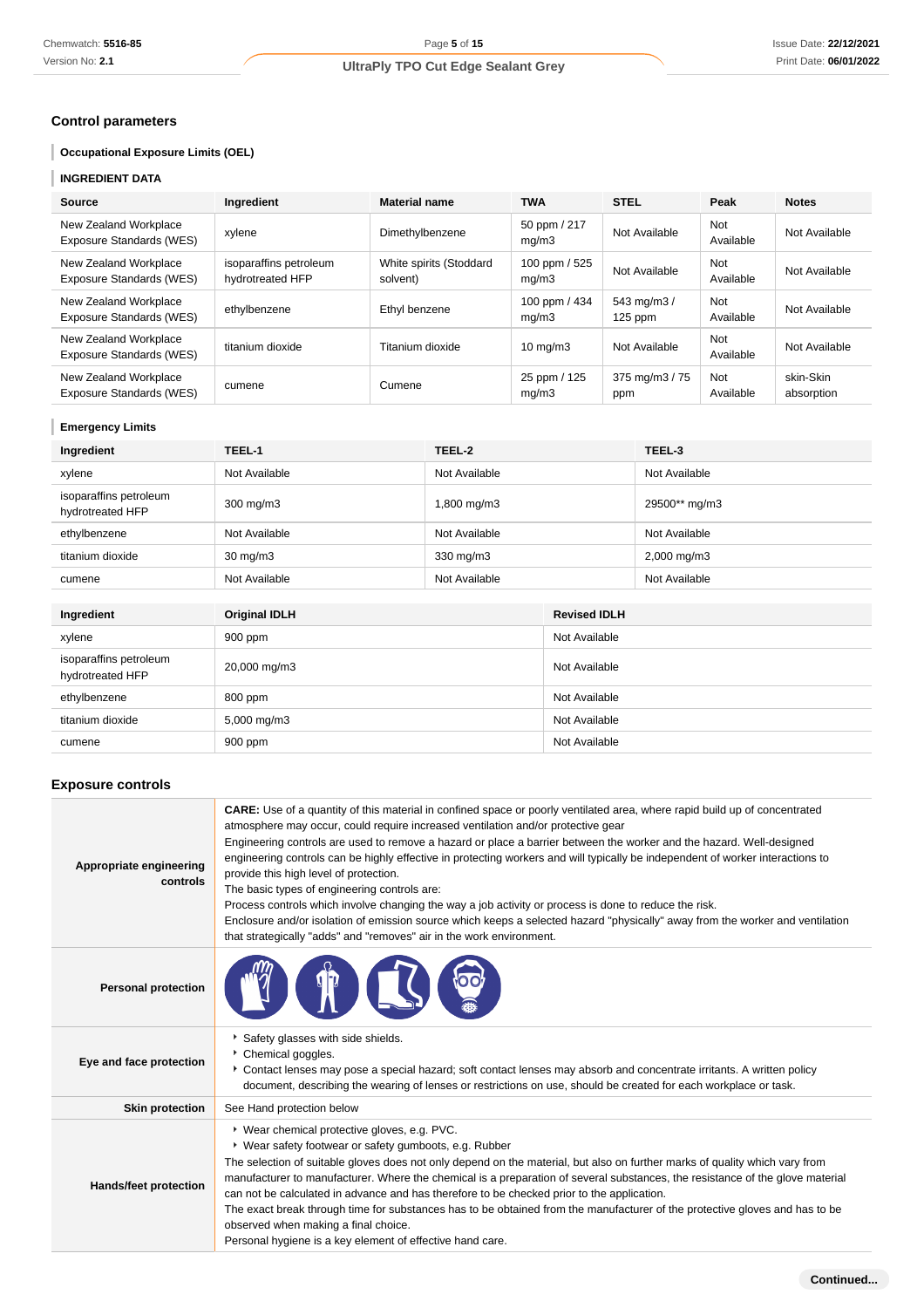| <b>Body protection</b> | See Other protection below                                                                                                                                                                                                                                                                                                                                                                                                                                                                                                                                                                                                                                                                                                                                          |
|------------------------|---------------------------------------------------------------------------------------------------------------------------------------------------------------------------------------------------------------------------------------------------------------------------------------------------------------------------------------------------------------------------------------------------------------------------------------------------------------------------------------------------------------------------------------------------------------------------------------------------------------------------------------------------------------------------------------------------------------------------------------------------------------------|
| Other protection       | • Overalls.<br>PVC Apron.<br>PVC protective suit may be required if exposure severe.<br>Eyewash unit.<br>Some plastic personal protective equipment (PPE) (e.g. gloves, aprons, overshoes) are not recommended as they may<br>produce static electricity.<br>For large scale or continuous use wear tight-weave non-static clothing (no metallic fasteners, cuffs or pockets).<br>Non sparking safety or conductive footwear should be considered. Conductive footwear describes a boot or shoe with a sole<br>made from a conductive compound chemically bound to the bottom components, for permanent control to electrically ground<br>the foot an shall dissipate static electricity from the body to reduce the possibility of ignition of volatile compounds. |

### **Recommended material(s)**

#### **GLOVE SELECTION INDEX**

Glove selection is based on a modified presentation of the:

 **"Forsberg Clothing Performance Index".**

 The effect(s) of the following substance(s) are taken into account in the **computer-generated** selection:

UltraPly TPO Cut Edge Sealant Grey

| <b>Material</b>       | <b>CPI</b> |
|-----------------------|------------|
| <b>BUTYL</b>          | C          |
| <b>BUTYL/NEOPRENE</b> | C          |
| <b>HYPALON</b>        | C          |
| NAT+NEOPR+NITRILE     | C          |
| NATURAL+NEOPRENE      | C          |
| <b>NEOPRENE</b>       | C          |
| NEOPRENE/NATURAL      | C          |
| <b>NITRILE</b>        | C          |
| NITRILE+PVC           | C          |
| PE/EVAL/PE            | C          |
| <b>PVA</b>            | C          |
| <b>PVC</b>            | C          |
| PVDC/PE/PVDC          | C          |
| <b>TEFLON</b>         | C          |
| <b>VITON</b>          | C          |

\* CPI - Chemwatch Performance Index

A: Best Selection

B: Satisfactory; may degrade after 4 hours continuous immersion

C: Poor to Dangerous Choice for other than short term immersion

**NOTE**: As a series of factors will influence the actual performance of the glove, a final selection must be based on detailed observation. -

\* Where the glove is to be used on a short term, casual or infrequent basis, factors such as "feel" or convenience (e.g. disposability), may dictate a choice of gloves which might otherwise be unsuitable following long-term or frequent use. A qualified practitioner should be consulted.

#### **Respiratory protection**

Type A Filter of sufficient capacity. (AS/NZS 1716 & 1715, EN 143:2000 & 149:2001, ANSI Z88 or national equivalent)

Where the concentration of gas/particulates in the breathing zone, approaches or exceeds the "Exposure Standard" (or ES), respiratory protection is required. Degree of protection varies with both face-piece and Class of filter; the nature of protection varies with Type of filter.

| <b>Required Minimum</b><br><b>Protection Factor</b> | Half-Face<br>Respirator | <b>Full-Face</b><br>Respirator | <b>Powered Air</b><br>Respirator |
|-----------------------------------------------------|-------------------------|--------------------------------|----------------------------------|
| up to $10 \times ES$                                | A-AUS                   |                                | A-PAPR-AUS /<br>Class 1          |
| up to $50 \times ES$                                | -                       | A-AUS / Class<br>1             |                                  |
| up to $100 \times ES$                               | -                       | $A-2$                          | A-PAPR-2 $\wedge$                |

#### ^ - Full-face

A(All classes) = Organic vapours, B AUS or B1 = Acid gasses, B2 = Acid gas or hydrogen cyanide(HCN),  $B3 = Acid$  gas or hydrogen cyanide(HCN),  $E =$ Sulfur dioxide(SO2),  $G =$  Agricultural chemicals,  $K =$  Ammonia(NH3), Hg = Mercury, NO = Oxides of nitrogen, MB = Methyl bromide, AX = Low boiling point organic compounds(below 65 degC)

- Cartridge respirators should never be used for emergency ingress or in areas of unknown vapour concentrations or oxygen content.
- The wearer must be warned to leave the contaminated area immediately on detecting any odours through the respirator. The odour may indicate that the mask is not functioning properly, that the vapour concentration is too high, or that the mask is not properly fitted. Because of these limitations, only restricted use of cartridge respirators is considered appropriate.
- Cartridge performance is affected by humidity. Cartridges should be changed after 2 hr of continuous use unless it is determined that the humidity is less than 75%, in which case, cartridges can be used for 4 hr. Used cartridges should be discarded daily, regardless of the length of time used

# **SECTION 9 Physical and chemical properties**

#### **Information on basic physical and chemical properties**

| Appearance             | Gray flammable liquid with characteristic odour; does not mix with water. |                                                   |                      |
|------------------------|---------------------------------------------------------------------------|---------------------------------------------------|----------------------|
|                        |                                                                           |                                                   |                      |
| <b>Physical state</b>  | Liquid                                                                    | <b>Relative density (Water =</b><br>1)            | 0.939                |
| Odour                  | Not Available                                                             | <b>Partition coefficient</b><br>n-octanol / water | Not Available        |
| <b>Odour threshold</b> | Not Available                                                             | Auto-ignition temperature<br>$(^{\circ}C)$        | 230 (ignition temp.) |

**Continued...**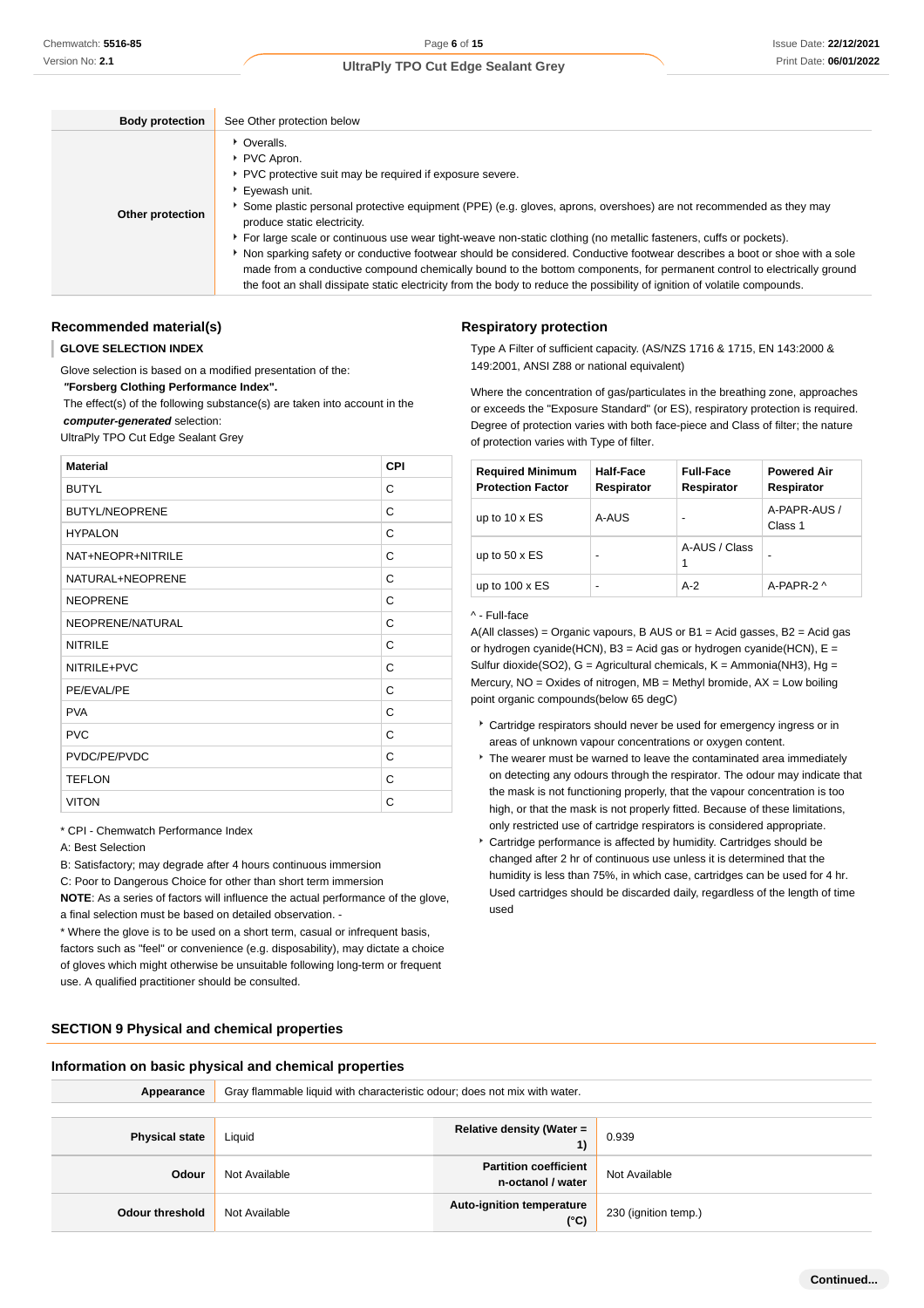| pH (as supplied)                                | Not Applicable | Decomposition<br>temperature               | Not Available  |
|-------------------------------------------------|----------------|--------------------------------------------|----------------|
| Melting point / freezing<br>point $(^{\circ}C)$ | Not Applicable | Viscosity (cSt)                            | Not Available  |
| Initial boiling point and<br>boiling range (°C) | 137            | Molecular weight (g/mol)                   | Not Applicable |
| Flash point (°C)                                | 30             | <b>Taste</b>                               | Not Available  |
| <b>Evaporation rate</b>                         | Not Available  | <b>Explosive properties</b>                | Not Available  |
| <b>Flammability</b>                             | Flammable.     | <b>Oxidising properties</b>                | Not Available  |
| Upper Explosive Limit (%)                       | $\overline{7}$ | <b>Surface Tension (dyn/cm</b><br>or mN/m) | Not Available  |
| Lower Explosive Limit (%)                       | 1.1            | <b>Volatile Component (%vol)</b>           | Not Available  |
| Vapour pressure (kPa)                           | 0.7 @ 20C      | Gas group                                  | Not Available  |
| Solubility in water                             | Immiscible     | pH as a solution (%)                       | Not Applicable |
| Vapour density $(Air = 1)$                      | Not Available  | VOC g/L                                    | Not Available  |

# **SECTION 10 Stability and reactivity**

| Reactivity                                 | See section 7                                                                                                                        |
|--------------------------------------------|--------------------------------------------------------------------------------------------------------------------------------------|
| <b>Chemical stability</b>                  | • Unstable in the presence of incompatible materials.<br>▶ Product is considered stable.<br>Hazardous polymerisation will not occur. |
| Possibility of hazardous<br>reactions      | See section 7                                                                                                                        |
| <b>Conditions to avoid</b>                 | See section 7                                                                                                                        |
| Incompatible materials                     | See section 7                                                                                                                        |
| <b>Hazardous decomposition</b><br>products | See section 5                                                                                                                        |

# **SECTION 11 Toxicological information**

# **Information on toxicological effects**

| <b>Inhaled</b>      | There is some evidence to suggest that the material can cause respiratory irritation in some persons. The body's response to<br>such irritation can cause further lung damage.<br>Inhalation of vapours may cause drowsiness and dizziness. This may be accompanied by sleepiness, reduced alertness, loss of<br>reflexes, lack of co-ordination, and vertigo.<br>Inhalation hazard is increased at higher temperatures.<br>Inhaling high concentrations of mixed hydrocarbons can cause narcosis, with nausea, vomiting and lightheadedness. Low<br>molecular weight (C2-C12) hydrocarbons can irritate mucous membranes and cause incoordination, giddiness, nausea, vertigo,<br>confusion, headache, appetite loss, drowsiness, tremors and stupor.<br>Central nervous system (CNS) depression may include general discomfort, symptoms of giddiness, headache, dizziness,<br>nausea, anaesthetic effects, slowed reaction time, slurred speech and may progress to unconsciousness. Serious poisonings<br>may result in respiratory depression and may be fatal.<br>Inhalation of aerosols (mists, fumes), generated by the material during the course of normal handling, may be harmful. |
|---------------------|------------------------------------------------------------------------------------------------------------------------------------------------------------------------------------------------------------------------------------------------------------------------------------------------------------------------------------------------------------------------------------------------------------------------------------------------------------------------------------------------------------------------------------------------------------------------------------------------------------------------------------------------------------------------------------------------------------------------------------------------------------------------------------------------------------------------------------------------------------------------------------------------------------------------------------------------------------------------------------------------------------------------------------------------------------------------------------------------------------------------------------------------------------------------------------------------|
| Ingestion           | Accidental ingestion of the material may be harmful; animal experiments indicate that ingestion of less than 150 gram may be<br>fatal or may produce serious damage to the health of the individual.<br>Swallowing of the liquid may cause aspiration into the lungs with the risk of chemical pneumonitis; serious consequences may<br>result. (ICSC13733)                                                                                                                                                                                                                                                                                                                                                                                                                                                                                                                                                                                                                                                                                                                                                                                                                                    |
| <b>Skin Contact</b> | The material may cause moderate inflammation of the skin either following direct contact or after a delay of some time. Repeated<br>exposure can cause contact dermatitis which is characterised by redness, swelling and blistering.<br>Open cuts, abraded or irritated skin should not be exposed to this material<br>Entry into the blood-stream, through, for example, cuts, abrasions or lesions, may produce systemic injury with harmful effects.<br>Examine the skin prior to the use of the material and ensure that any external damage is suitably protected.<br>Skin contact with the material may damage the health of the individual; systemic effects may result following absorption.<br>Limited evidence suggests that repeated exposure may cause skin cracking, flaking or drying following normal handling and use.                                                                                                                                                                                                                                                                                                                                                        |
| Eye                 | There is evidence that material may produce eye irritation in some persons and produce eye damage 24 hours or more after<br>instillation. Severe inflammation may be expected with pain.<br>The liquid produces a high level of eye discomfort and is capable of causing pain and severe conjunctivitis. Corneal injury may<br>develop, with possible permanent impairment of vision, if not promptly and adequately treated.                                                                                                                                                                                                                                                                                                                                                                                                                                                                                                                                                                                                                                                                                                                                                                  |
| <b>Chronic</b>      | Strong evidence exists that this substance may cause irreversible mutations (though not lethal) even following a single exposure.<br>Toxic: danger of serious damage to health by prolonged exposure through inhalation, in contact with skin and if swallowed.<br>This material can cause serious damage if one is exposed to it for long periods. It can be assumed that it contains a substance                                                                                                                                                                                                                                                                                                                                                                                                                                                                                                                                                                                                                                                                                                                                                                                             |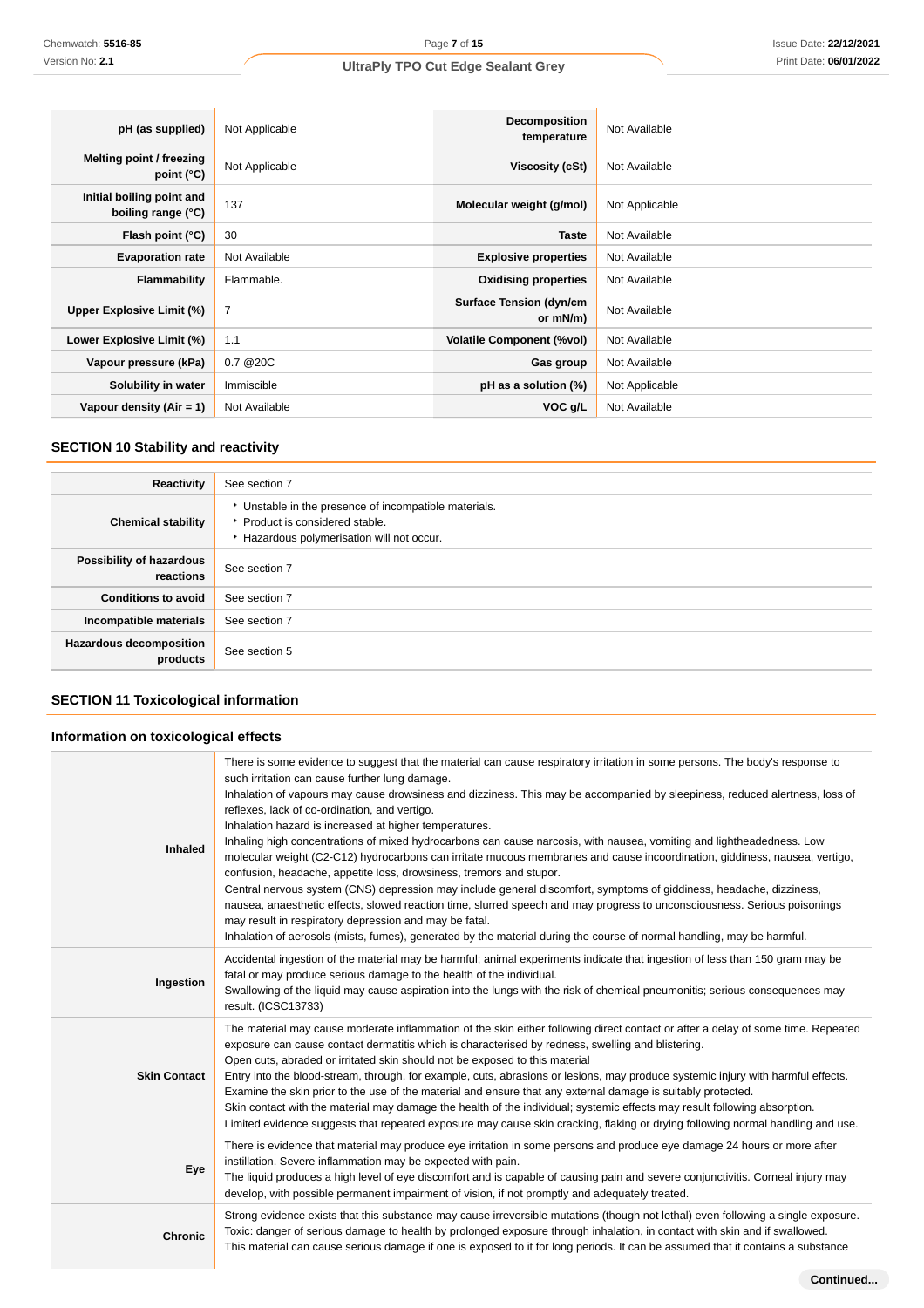which can produce severe defects. Ample evidence exists from experimentation that reduced human fertility is directly caused by exposure to the material. Ample evidence exists, from results in experimentation, that developmental disorders are directly caused by human exposure to the material. Substance accumulation, in the human body, may occur and may cause some concern following repeated or long-term occupational exposure. Constant or exposure over long periods to mixed hydrocarbons may produce stupor with dizziness, weakness and visual disturbance, weight loss and anaemia, and reduced liver and kidney function. Skin exposure may result in drying and cracking

and redness of the skin. There has been concern that this material can cause cancer or mutations, but there is not enough data to make an assessment. Industrial workers exposed to 14 parts per million ethylbenzene experienced headaches, irritability and rapid fatigue. Some workers exposed for over 7 years showed nervous system disturbances, while other workers had enlarged livers. Prolonged and repeated exposure may be harmful to the central nervous system (CNS), upper respiratory tract, and/or may cause liver disorders. It may also cause drying, scaling and blistering of the skin.

Women exposed to xylene in the first 3 months of pregnancy showed a slightly increased risk of miscarriage and birth defects. Evaluation of workers chronically exposed to xylene has demonstrated lack of genetic toxicity. Chronic solvent inhalation exposures may result in nervous system impairment and liver and blood changes. [PATTYS]

**UltraPly TPO Cut Edge Sealant Grey TOXICITY IRRITATION** Not Available Not Available **xylene TOXICITY IRRITATION** Dermal (rabbit) LD50: >1700 mg/kg[2] Eye (human): 200 ppm irritant Inhalation(Rat) LC50; 5000 ppm4h<sup>[2]</sup> exercise Eye (rabbit): 5 mg/24h SEVERE Oral (Mouse) LD50; 2119 mg/kg<sup>[2]</sup> example and the US Eye (rabbit): 87 mg mild Eye: adverse effect observed (irritating)[1] Skin (rabbit):500 mg/24h moderate Skin: adverse effect observed (irritating)<sup>[1]</sup> **isoparaffins petroleum hydrotreated HFP TOXICITY IRRITATION** Dermal (rabbit) LD50: >2000 mg/kg<sup>[2]</sup> execution by Eye: no adverse effect observed (not irritating)<sup>[1]</sup> Inhalation(Rat) LC50; >4.3 mg/l4h<sup>[1]</sup> Skin: adverse effect observed (irritating)<sup>[1]</sup> Oral (Rat) LD50; >5000 mg/kg<sup>[2]</sup> Skin: no adverse effect observed (not irritating)<sup>[1]</sup> **ethylbenzene TOXICITY IRRITATION** Dermal (rabbit) LD50: 17800 mg/kg<sup>[2]</sup> Eye (rabbit): 500 mg - SEVERE Inhalation(Rat) LC50; 17.2 mg/l4h<sup>[2]</sup> Eye: no adverse effect observed (not irritating)<sup>[1]</sup> Oral (Rat) LD50; 3500 mg/kg<sup>[2]</sup> Skin (rabbit): 15 mg/24h mild Skin: no adverse effect observed (not irritating)<sup>[1]</sup> **titanium dioxide TOXICITY IRRITATION** dermal (hamster) LD50: >=10000 mg/kg<sup>[2]</sup> Eye: no adverse effect observed (not irritating)<sup>[1]</sup> Inhalation(Rat) LC50; >2.28 mg/l4h<sup>[1]</sup> Skin (human): 0.3 mg /3D (int)-mild \* Oral (Rat) LD50; >=2000 mg/kg<sup>[1]</sup> Skin: no adverse effect observed (not irritating)<sup>[1]</sup> **cumene TOXICITY IRRITATION** Dermal (rabbit) LD50: 2000 mg/kg<sup>[2]</sup> example a series of the USD example 24h mild Inhalation(Rat) LC50; 39 mg/L4h<sup>[2]</sup> Eye (rabbit): 86 mg mild Oral (Rat) LD50; 1400 mg/kg<sup>[2]</sup> Eye: no adverse effect observed (not irritating)<sup>[1]</sup> Skin (rabbit): 10 mg/24h mild Skin (rabbit):100 mg/24h moderate Skin: no adverse effect observed (not irritating)<sup>[1]</sup> **Legend:** 1. Value obtained from Europe ECHA Registered Substances - Acute toxicity 2.\* Value obtained from manufacturer's SDS. Unless otherwise specified data extracted from RTECS - Register of Toxic Effect of chemical Substances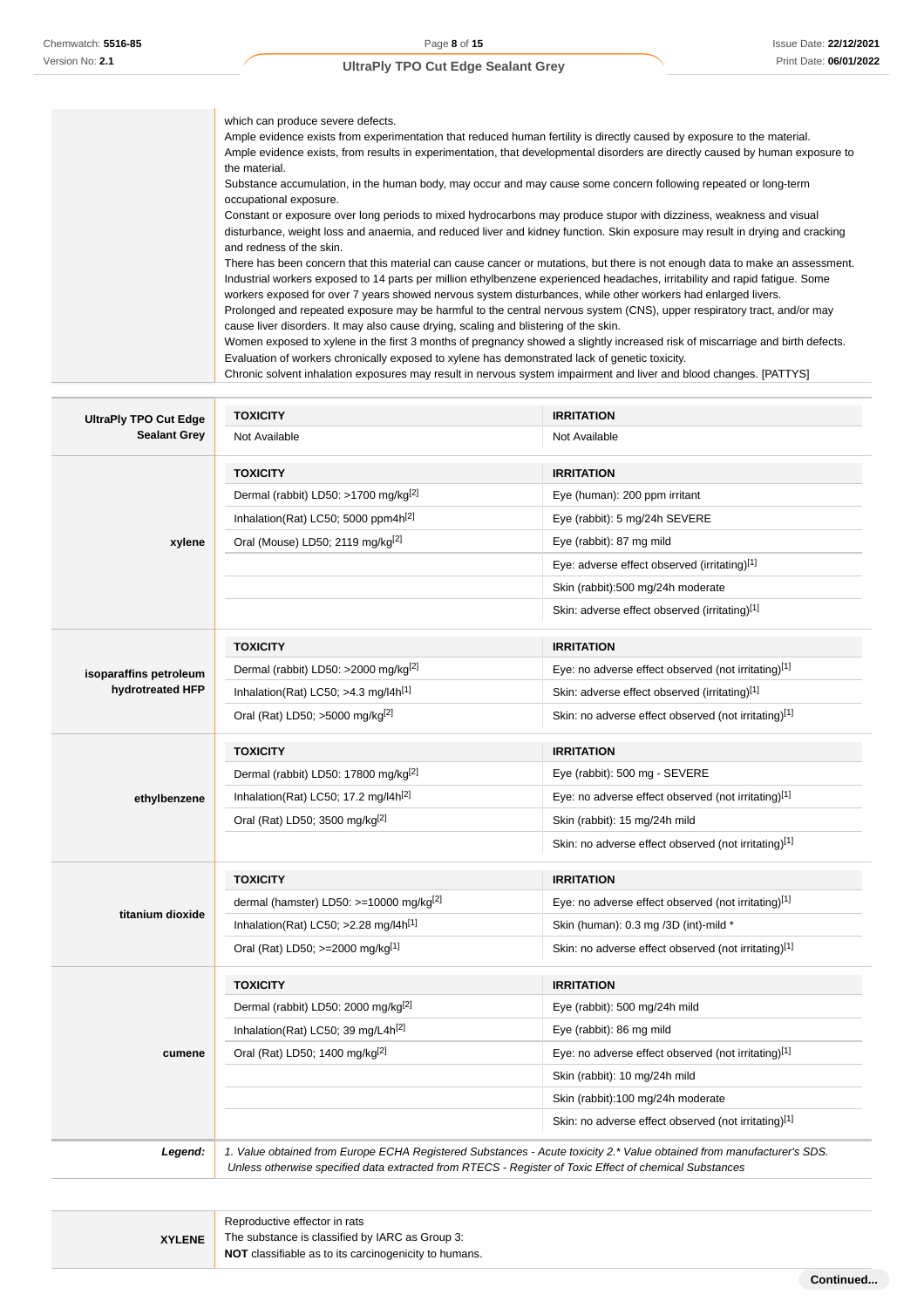|                                                                                                     | Evidence of carcinogenicity may be inadequate or limited in animal testing.                                                                                                                                                                                                                                                                                                                                                                                                                                                                                                                                                                                                                                                                                                                                                                                                                                                                                                                                                                                                                                                                                                                                                                                                                                                                                                                                                                                                                                                                                                                                                                                                                                                                                  |                                                                                                                                                                                                                                                                                                                                                                                                                                                                                                                                                                                                                                                                                                                                                                               |  |  |
|-----------------------------------------------------------------------------------------------------|--------------------------------------------------------------------------------------------------------------------------------------------------------------------------------------------------------------------------------------------------------------------------------------------------------------------------------------------------------------------------------------------------------------------------------------------------------------------------------------------------------------------------------------------------------------------------------------------------------------------------------------------------------------------------------------------------------------------------------------------------------------------------------------------------------------------------------------------------------------------------------------------------------------------------------------------------------------------------------------------------------------------------------------------------------------------------------------------------------------------------------------------------------------------------------------------------------------------------------------------------------------------------------------------------------------------------------------------------------------------------------------------------------------------------------------------------------------------------------------------------------------------------------------------------------------------------------------------------------------------------------------------------------------------------------------------------------------------------------------------------------------|-------------------------------------------------------------------------------------------------------------------------------------------------------------------------------------------------------------------------------------------------------------------------------------------------------------------------------------------------------------------------------------------------------------------------------------------------------------------------------------------------------------------------------------------------------------------------------------------------------------------------------------------------------------------------------------------------------------------------------------------------------------------------------|--|--|
| <b>ISOPARAFFINS</b><br><b>PETROLEUM</b><br><b>HYDROTREATED HFP</b>                                  | Animal studies indicate that normal, branched and cyclic paraffins are absorbed from the gastrointestinal tract and that the<br>absorption of n-paraffins is inversely proportional to the carbon chain length, with little absorption above C30. With respect to the<br>carbon chain lengths likely to be present in mineral oil, n-paraffins may be absorbed to a greater extent than iso- or cyclo-<br>paraffins.<br>The major classes of hydrocarbons are well absorbed into the gastrointestinal tract in various species. In many cases, the<br>hydrophobic hydrocarbons are ingested in association with fats in the diet. Some hydrocarbons may appear unchanged as in the<br>lipoprotein particles in the gut lymph, but most hydrocarbons partly separate from fats and undergo metabolism in the gut cell.                                                                                                                                                                                                                                                                                                                                                                                                                                                                                                                                                                                                                                                                                                                                                                                                                                                                                                                                        |                                                                                                                                                                                                                                                                                                                                                                                                                                                                                                                                                                                                                                                                                                                                                                               |  |  |
| <b>ETHYLBENZENE</b>                                                                                 | Liver changes, utheral tract, effects on fertility, foetotoxicity, specific developmental abnormalities (musculoskeletal system)<br>recorded.<br>Ethylbenzene is readily absorbed when inhaled, swallowed or in contact with the skin. It is distributed throughout the body, and<br>passed out through urine. It may irritate the skin, eyes and may cause hearing loss if exposed to high doses. Long Term<br>exposure may cause damage to the kidney, liver and lungs, including a tendency to cancer formation, according to animal<br>testing.<br>NOTE: Substance has been shown to be mutagenic in at least one assay, or belongs to a family of chemicals producing damage<br>or change to cellular DNA.                                                                                                                                                                                                                                                                                                                                                                                                                                                                                                                                                                                                                                                                                                                                                                                                                                                                                                                                                                                                                                              |                                                                                                                                                                                                                                                                                                                                                                                                                                                                                                                                                                                                                                                                                                                                                                               |  |  |
| <b>TITANIUM DIOXIDE</b>                                                                             | * IUCLID<br>the possibility of producing mutation.<br>produce conjunctivitis.                                                                                                                                                                                                                                                                                                                                                                                                                                                                                                                                                                                                                                                                                                                                                                                                                                                                                                                                                                                                                                                                                                                                                                                                                                                                                                                                                                                                                                                                                                                                                                                                                                                                                | Laboratory (in vitro) and animal studies show, exposure to the material may result in a possible risk of irreversible effects, with<br>Exposure to titanium dioxide is via inhalation, swallowing or skin contact. When inhaled, it may deposit in lung tissue and lymph<br>nodes causing dysfunction of the lungs and immune system. Absorption by the stomach and intestines depends on the size of<br>the particle. It penetrated only the outermost layer of the skin, suggesting that healthy skin may be an effective barrier. There is<br>no substantive data on genetic damage, though cases have been reported in experimental animals.<br>The material may produce moderate eye irritation leading to inflammation. Repeated or prolonged exposure to irritants may |  |  |
| <b>CUMENE</b>                                                                                       | Cumene is reasonably anticipated to be a human carcinogen based on sufficient evidence of carcinogenicity from studies in<br>experimental animals. Cumene caused tumours at several tissue sites, including lung and liver in mice and kidney in male rats.<br>Several proposed mechanisms of carcinogenesis support the relevance to humans of lung and liver tumours in experimental<br>animals. Specifically, there is evidence that humans and experimental animals metabolise cumene through similar metabolic<br>pathways. There is also evidence that cumene is genotoxic in some tissues, based on findings of DNA damage in rodent lung<br>and liver. Furthermore, mutations of the K-ras oncogene and p53 tumor-suppressor gene observed in cumene-induced lung<br>tumours in mice, along with altered expression of many other genes, resemble molecular alterations found in human lung and<br>other cancers. The relevance of the kidney tumors to cancer in humans is uncertain; there is evidence that a species-specific<br>mechanism not relevant to humans contributes to their induction, but it is possible that other mechanisms relevant to humans,<br>such as genotoxicity, may also contribute to kidney-tumour formation in male rats.<br>For aromatic terpenes: p-cymene and cumene have low toxic potential and are excreted in the urine. At very high doses in<br>animal testing, inco-ordination, damage to the kidneys and lung inflammation, with decrease in thymus weight, occurred. This<br>group of substances does not seem to cause cancer, genetic damage or developmental toxicity and has low potential for<br>reproductive toxicity.<br>Tenth Annual Report on Carcinogens: Substance anticipated to be Carcinogen |                                                                                                                                                                                                                                                                                                                                                                                                                                                                                                                                                                                                                                                                                                                                                                               |  |  |
| XYLENE &<br><b>ETHYLBENZENE</b>                                                                     | [National Toxicology Program: U.S. Dep. of Health & Human Services 2002]<br>The material may produce severe irritation to the eye causing pronounced inflammation. Repeated or prolonged exposure to<br>irritants may produce conjunctivitis.                                                                                                                                                                                                                                                                                                                                                                                                                                                                                                                                                                                                                                                                                                                                                                                                                                                                                                                                                                                                                                                                                                                                                                                                                                                                                                                                                                                                                                                                                                                |                                                                                                                                                                                                                                                                                                                                                                                                                                                                                                                                                                                                                                                                                                                                                                               |  |  |
| XYLENE &<br><b>ETHYLBENZENE &amp;</b><br><b>TITANIUM DIOXIDE &amp;</b><br><b>CUMENE</b>             | The material may cause skin irritation after prolonged or repeated exposure and may produce on contact skin redness, swelling,<br>the production of vesicles, scaling and thickening of the skin.                                                                                                                                                                                                                                                                                                                                                                                                                                                                                                                                                                                                                                                                                                                                                                                                                                                                                                                                                                                                                                                                                                                                                                                                                                                                                                                                                                                                                                                                                                                                                            |                                                                                                                                                                                                                                                                                                                                                                                                                                                                                                                                                                                                                                                                                                                                                                               |  |  |
| <b>ISOPARAFFINS</b><br><b>PETROLEUM</b><br><b>HYDROTREATED HFP &amp;</b><br><b>TITANIUM DIOXIDE</b> | No significant acute toxicological data identified in literature search.                                                                                                                                                                                                                                                                                                                                                                                                                                                                                                                                                                                                                                                                                                                                                                                                                                                                                                                                                                                                                                                                                                                                                                                                                                                                                                                                                                                                                                                                                                                                                                                                                                                                                     |                                                                                                                                                                                                                                                                                                                                                                                                                                                                                                                                                                                                                                                                                                                                                                               |  |  |
| <b>ETHYLBENZENE &amp;</b><br><b>TITANIUM DIOXIDE &amp;</b><br><b>CUMENE</b>                         | <b>WARNING:</b> This substance has been classified by the IARC as Group 2B: Possibly Carcinogenic to Humans.                                                                                                                                                                                                                                                                                                                                                                                                                                                                                                                                                                                                                                                                                                                                                                                                                                                                                                                                                                                                                                                                                                                                                                                                                                                                                                                                                                                                                                                                                                                                                                                                                                                 |                                                                                                                                                                                                                                                                                                                                                                                                                                                                                                                                                                                                                                                                                                                                                                               |  |  |
| <b>TITANIUM DIOXIDE &amp;</b><br><b>CUMENE</b>                                                      | Asthma-like symptoms may continue for months or even years after exposure to the material ends. This may be due to a<br>non-allergic condition known as reactive airways dysfunction syndrome (RADS) which can occur after exposure to high levels of<br>highly irritating compound. Main criteria for diagnosing RADS include the absence of previous airways disease in a non-atopic<br>individual, with sudden onset of persistent asthma-like symptoms within minutes to hours of a documented exposure to the<br>irritant. Other criteria for diagnosis of RADS include a reversible airflow pattern on lung function tests, moderate to severe<br>bronchial hyperreactivity on methacholine challenge testing, and the lack of minimal lymphocytic inflammation, without<br>eosinophilia.                                                                                                                                                                                                                                                                                                                                                                                                                                                                                                                                                                                                                                                                                                                                                                                                                                                                                                                                                              |                                                                                                                                                                                                                                                                                                                                                                                                                                                                                                                                                                                                                                                                                                                                                                               |  |  |
| <b>Acute Toxicity</b>                                                                               | ✔<br>Carcinogenicity                                                                                                                                                                                                                                                                                                                                                                                                                                                                                                                                                                                                                                                                                                                                                                                                                                                                                                                                                                                                                                                                                                                                                                                                                                                                                                                                                                                                                                                                                                                                                                                                                                                                                                                                         | ✔                                                                                                                                                                                                                                                                                                                                                                                                                                                                                                                                                                                                                                                                                                                                                                             |  |  |
| <b>Skin Irritation/Corrosion</b>                                                                    | Reproductivity<br>✔                                                                                                                                                                                                                                                                                                                                                                                                                                                                                                                                                                                                                                                                                                                                                                                                                                                                                                                                                                                                                                                                                                                                                                                                                                                                                                                                                                                                                                                                                                                                                                                                                                                                                                                                          | ✔                                                                                                                                                                                                                                                                                                                                                                                                                                                                                                                                                                                                                                                                                                                                                                             |  |  |
| <b>Serious Eye</b><br>Damage/Irritation                                                             | ✔<br><b>STOT - Single Exposure</b>                                                                                                                                                                                                                                                                                                                                                                                                                                                                                                                                                                                                                                                                                                                                                                                                                                                                                                                                                                                                                                                                                                                                                                                                                                                                                                                                                                                                                                                                                                                                                                                                                                                                                                                           | ✔                                                                                                                                                                                                                                                                                                                                                                                                                                                                                                                                                                                                                                                                                                                                                                             |  |  |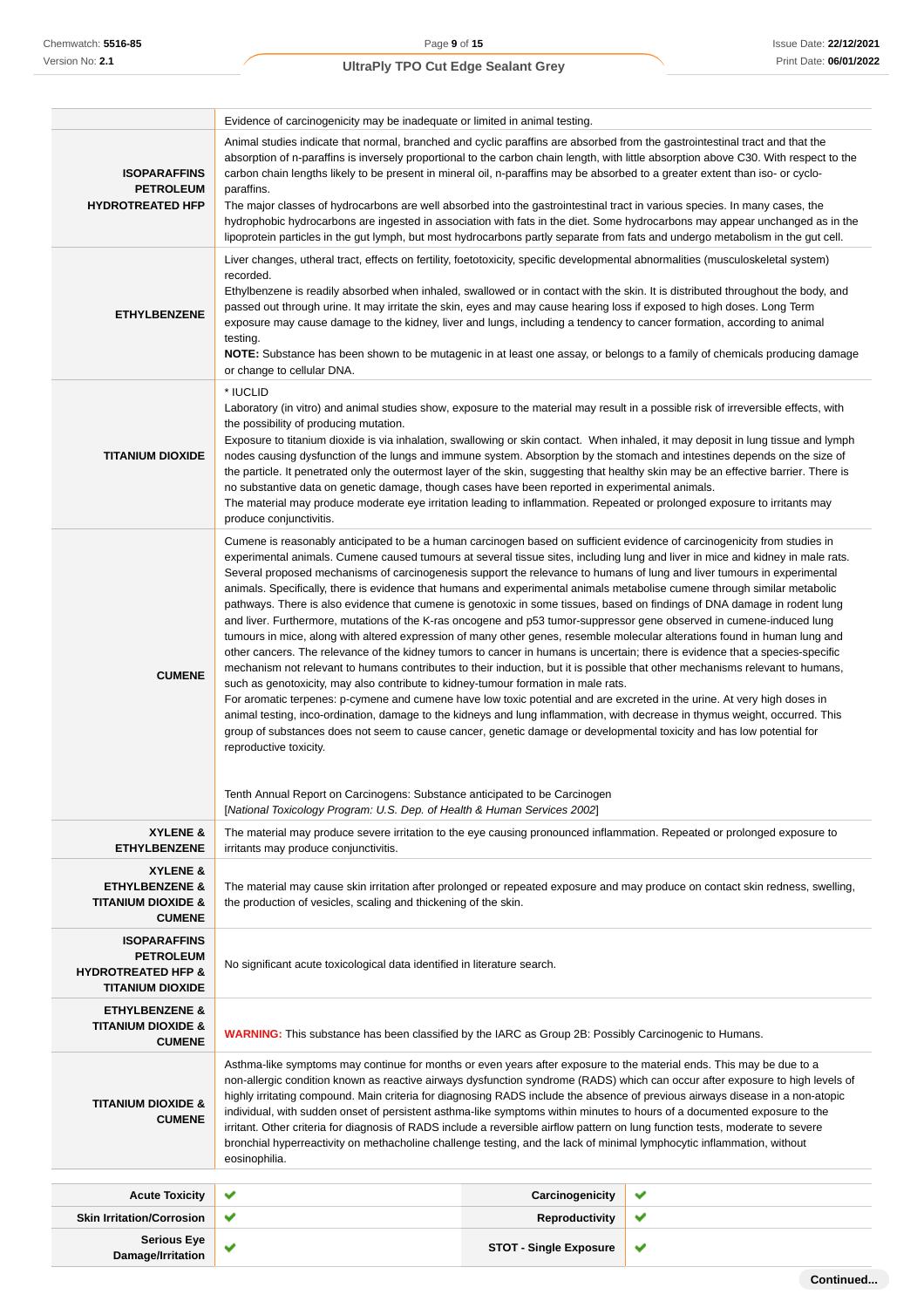| <b>Respiratory or Skin</b> |  | <b>STOT - Repeated Exposure</b> |  |
|----------------------------|--|---------------------------------|--|
| <b>Mutagenicity</b>        |  | <b>Aspiration Hazard</b>        |  |
|                            |  |                                 |  |

Legend:  $\blacktriangleright$  - Data either not available or does not fill the criteria for classification  $\blacktriangleright$  – Data available to make classification

# **SECTION 12 Ecological information**

**Toxicity**

|                                                     | <b>Endpoint</b>  | <b>Test Duration (hr)</b> | <b>Species</b>                                                                                                                                                                                                                                                                                                                                                                      |                      | Value                | Source           |
|-----------------------------------------------------|------------------|---------------------------|-------------------------------------------------------------------------------------------------------------------------------------------------------------------------------------------------------------------------------------------------------------------------------------------------------------------------------------------------------------------------------------|----------------------|----------------------|------------------|
| <b>UltraPly TPO Cut Edge</b><br><b>Sealant Grey</b> | Not<br>Available | Not Available             | Not Available                                                                                                                                                                                                                                                                                                                                                                       |                      | Not<br>Available     | Not<br>Available |
|                                                     | <b>Endpoint</b>  | <b>Test Duration (hr)</b> | <b>Species</b>                                                                                                                                                                                                                                                                                                                                                                      |                      | Value                | <b>Source</b>    |
|                                                     | NOEC(ECx)        | 73h                       | Algae or other aquatic plants                                                                                                                                                                                                                                                                                                                                                       |                      | $0.44$ mg/l          | $\overline{2}$   |
| xylene                                              | <b>LC50</b>      | 96h                       | Fish                                                                                                                                                                                                                                                                                                                                                                                |                      | 2.6 <sub>mg</sub> /l | $\overline{2}$   |
|                                                     | <b>EC50</b>      | 72h                       | Algae or other aquatic plants                                                                                                                                                                                                                                                                                                                                                       |                      | 4.6 <sub>mg</sub> /l | $\overline{2}$   |
|                                                     | EC50             | 48h                       | Crustacea                                                                                                                                                                                                                                                                                                                                                                           |                      | 1.8 <sub>mg</sub> /l | $\overline{2}$   |
|                                                     | <b>Endpoint</b>  | <b>Test Duration (hr)</b> | <b>Species</b>                                                                                                                                                                                                                                                                                                                                                                      |                      | Value                | Source           |
|                                                     | NOEC(ECx)        | 3072h                     | Fish                                                                                                                                                                                                                                                                                                                                                                                |                      | 1 <sub>mg</sub> /l   | $\mathbf{1}$     |
|                                                     | NOEC(ECx)        | 504h                      | Crustacea                                                                                                                                                                                                                                                                                                                                                                           |                      | $0.097$ mg/l         | $\overline{2}$   |
| isoparaffins petroleum                              | EC50             | 72h                       | Algae or other aquatic plants                                                                                                                                                                                                                                                                                                                                                       |                      | $0.53$ mg/l          | 2                |
| hydrotreated HFP                                    | <b>EC50</b>      | 96h                       | Algae or other aquatic plants                                                                                                                                                                                                                                                                                                                                                       |                      | $0.58$ mg/l          | $\overline{2}$   |
|                                                     | NOEC(ECx)        | 720h                      | Crustacea                                                                                                                                                                                                                                                                                                                                                                           |                      | $0.024$ mg/l         | $\overline{2}$   |
|                                                     | <b>LC50</b>      | 96h                       | Fish                                                                                                                                                                                                                                                                                                                                                                                |                      | $0.14$ mg/l          | $\overline{2}$   |
|                                                     | <b>EC50</b>      | 96h                       | Algae or other aquatic plants                                                                                                                                                                                                                                                                                                                                                       |                      | $0.277$ mg/l         | $\overline{2}$   |
|                                                     | Endpoint         | <b>Test Duration (hr)</b> | <b>Species</b>                                                                                                                                                                                                                                                                                                                                                                      | Value                |                      | <b>Source</b>    |
|                                                     | NOEC(ECx)        | 720h                      | Fish                                                                                                                                                                                                                                                                                                                                                                                |                      | 0.381mg/L            | 4                |
|                                                     | <b>LC50</b>      | 96h                       | Fish                                                                                                                                                                                                                                                                                                                                                                                |                      | 3.381-4.075mg/L      | 4                |
| ethylbenzene                                        | <b>EC50</b>      | 72h                       | Algae or other aquatic plants                                                                                                                                                                                                                                                                                                                                                       | 4.6 <sub>m</sub> g/l |                      | 1                |
|                                                     | EC50             | 48h                       | Crustacea                                                                                                                                                                                                                                                                                                                                                                           |                      | 1.37-4.4mg/l         | 4                |
|                                                     | <b>EC50</b>      | 96h                       | Algae or other aquatic plants                                                                                                                                                                                                                                                                                                                                                       | 3.6 <sub>m</sub> g/l |                      | $\overline{c}$   |
|                                                     | <b>Endpoint</b>  | <b>Test Duration (hr)</b> | <b>Species</b>                                                                                                                                                                                                                                                                                                                                                                      |                      | Value                | <b>Source</b>    |
|                                                     | <b>BCF</b>       | 1008h                     | Fish                                                                                                                                                                                                                                                                                                                                                                                |                      | $< 1.1 - 9.6$        | 7                |
|                                                     | NOEC(ECx)        | 504h                      | Crustacea                                                                                                                                                                                                                                                                                                                                                                           |                      | $0.02$ mg/l          | 4                |
| titanium dioxide                                    | <b>LC50</b>      | 96h                       | Fish                                                                                                                                                                                                                                                                                                                                                                                |                      | 1.85-3.06mg/l        | 4                |
|                                                     | <b>EC50</b>      | 72h                       | Algae or other aquatic plants                                                                                                                                                                                                                                                                                                                                                       |                      | 3.75-7.58mg/l        | 4                |
|                                                     | <b>EC50</b>      | 48h                       | Crustacea                                                                                                                                                                                                                                                                                                                                                                           |                      | 1.9 <sub>mg</sub> /l | $\overline{2}$   |
|                                                     | <b>EC50</b>      | 96h                       | Algae or other aquatic plants                                                                                                                                                                                                                                                                                                                                                       |                      | 179.05mg/l           | $\overline{c}$   |
|                                                     | <b>Endpoint</b>  | <b>Test Duration (hr)</b> | <b>Species</b>                                                                                                                                                                                                                                                                                                                                                                      |                      | Value                | Source           |
|                                                     | NOEC(ECx)        | 96h                       | Crustacea                                                                                                                                                                                                                                                                                                                                                                           |                      | $0.4$ mg/l           | $\mathbf{1}$     |
| cumene                                              | <b>LC50</b>      | 96h                       | Fish                                                                                                                                                                                                                                                                                                                                                                                |                      | 2.7 <sub>mg</sub> /l | $\overline{2}$   |
|                                                     | <b>EC50</b>      | 72h                       | Algae or other aquatic plants                                                                                                                                                                                                                                                                                                                                                       |                      | $1.29$ mg/l          | 2                |
|                                                     | <b>EC50</b>      | 48h                       | Crustacea                                                                                                                                                                                                                                                                                                                                                                           |                      | 4mg/l                | $\mathbf{1}$     |
| Legend:                                             | Vendor Data      |                           | Extracted from 1. IUCLID Toxicity Data 2. Europe ECHA Registered Substances - Ecotoxicological Information - Aquatic Toxicity<br>3. EPIWIN Suite V3.12 (QSAR) - Aquatic Toxicity Data (Estimated) 4. US EPA, Ecotox database - Aquatic Toxicity Data 5.<br>ECETOC Aquatic Hazard Assessment Data 6. NITE (Japan) - Bioconcentration Data 7. METI (Japan) - Bioconcentration Data 8. |                      |                      |                  |

Harmful to aquatic organisms, may cause long-term adverse effects in the aquatic environment. **DO NOT** discharge into sewer or waterways.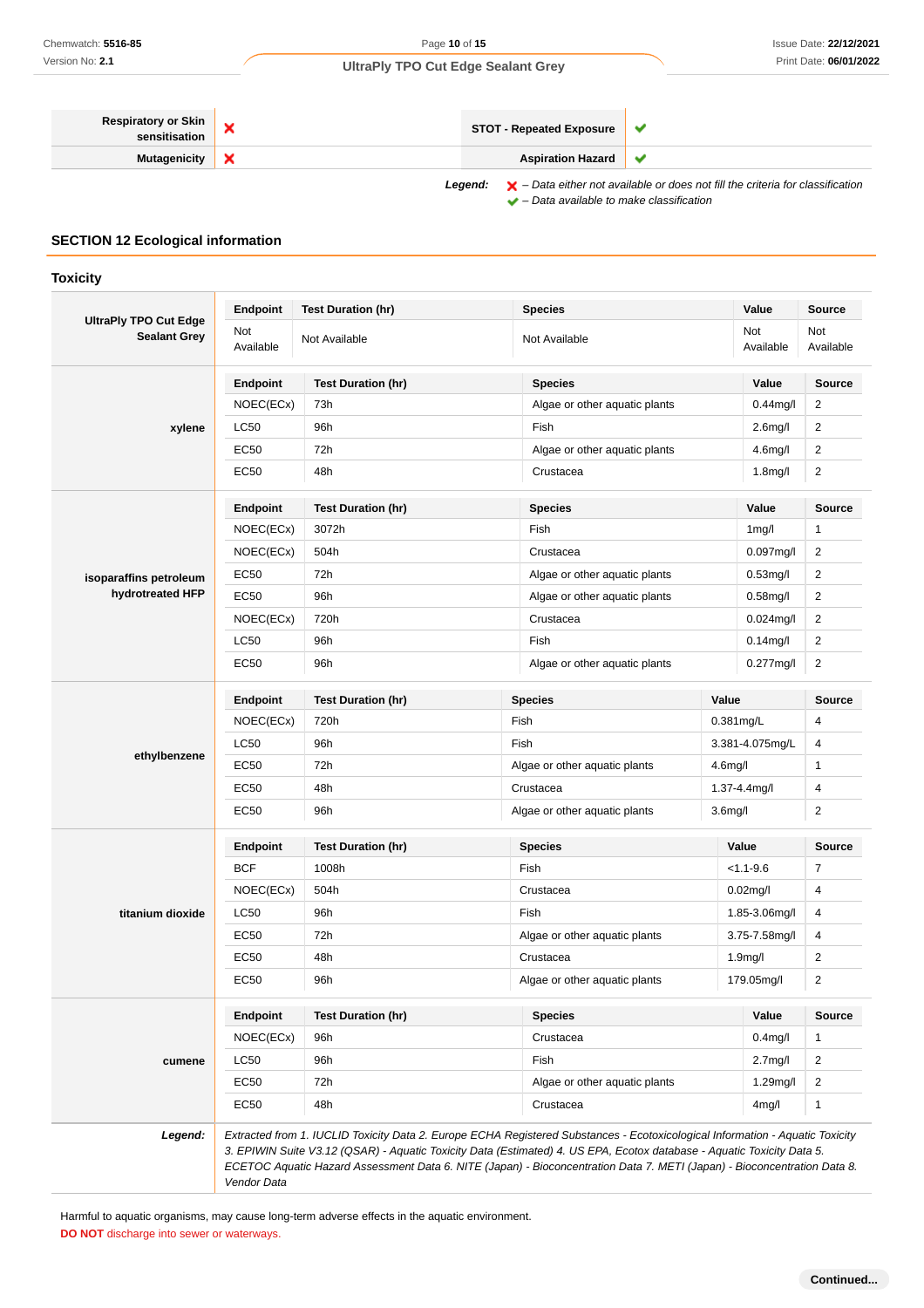### **Persistence and degradability**

| Ingredient       | Persistence: Water/Soil       | Persistence: Air              |
|------------------|-------------------------------|-------------------------------|
| xylene           | $HIGH$ (Half-life = 360 days) | LOW (Half-life $= 1.83$ days) |
| ethylbenzene     | $HIGH$ (Half-life = 228 days) | LOW (Half-life $=$ 3.57 days) |
| titanium dioxide | <b>HIGH</b>                   | <b>HIGH</b>                   |
| cumene           | <b>HIGH</b>                   | <b>HIGH</b>                   |

### **Bioaccumulative potential**

| Ingredient                                 | <b>Bioaccumulation</b> |
|--------------------------------------------|------------------------|
| xylene                                     | $MEDIUM (BCF = 740)$   |
| isoparaffins petroleum<br>hydrotreated HFP | LOW (BCF = $159$ )     |
| ethylbenzene                               | $LOW (BCF = 79.43)$    |
| titanium dioxide                           | LOW (BCF = $10$ )      |
| cumene                                     | LOW (BCF = $35.5$ )    |

### **Mobility in soil**

| Ingredient       | Mobility             |
|------------------|----------------------|
| ethylbenzene     | LOW (KOC = $517.8$ ) |
| titanium dioxide | LOW (KOC = $23.74$ ) |
| cumene           | $LOW (KOC = 817.2)$  |

### **SECTION 13 Disposal considerations**

### **Waste treatment methods**

|                            | • Containers may still present a chemical hazard/ danger when empty.                                                                                                                |
|----------------------------|-------------------------------------------------------------------------------------------------------------------------------------------------------------------------------------|
|                            | ▶ Return to supplier for reuse/ recycling if possible.                                                                                                                              |
|                            | Otherwise:                                                                                                                                                                          |
|                            | If container can not be cleaned sufficiently well to ensure that residuals do not remain or if the container cannot be used to                                                      |
|                            | store the same product, then puncture containers, to prevent re-use, and bury at an authorised landfill.                                                                            |
|                            | ► Where possible retain label warnings and SDS and observe all notices pertaining to the product.                                                                                   |
|                            | DO NOT allow wash water from cleaning or process equipment to enter drains.                                                                                                         |
| <b>Product / Packaging</b> | It may be necessary to collect all wash water for treatment before disposal.                                                                                                        |
| disposal                   | In all cases disposal to sewer may be subject to local laws and regulations and these should be considered first.                                                                   |
|                            | * Where in doubt contact the responsible authority.                                                                                                                                 |
|                            | Recycle wherever possible.                                                                                                                                                          |
|                            | Consult manufacturer for recycling options or consult local or regional waste management authority for disposal if no suitable<br>treatment or disposal facility can be identified. |
|                            | Dispose of by: burial in a land-fill specifically licensed to accept chemical and / or pharmaceutical wastes or Incineration in a                                                   |
|                            |                                                                                                                                                                                     |
|                            | licensed apparatus (after admixture with suitable combustible material).                                                                                                            |
|                            | Decontaminate empty containers.                                                                                                                                                     |

Ensure that the hazardous substance is disposed in accordance with the Hazardous Substances (Disposal) Notice 2017

#### **Disposal Requirements**

Packages that have been in direct contact with the hazardous substance must be only disposed if the hazardous substance was appropriately removed and cleaned out from the package. The package must be disposed according to the manufacturer's directions taking into account the material it is made of. Packages which hazardous content have been appropriately treated and removed may be recycled. The hazardous substance must only be disposed if it has been treated by a method that changed the characteristics or composition of the substance and it is no

longer hazardous.

#### **SECTION 14 Transport information**

### **Labels Required**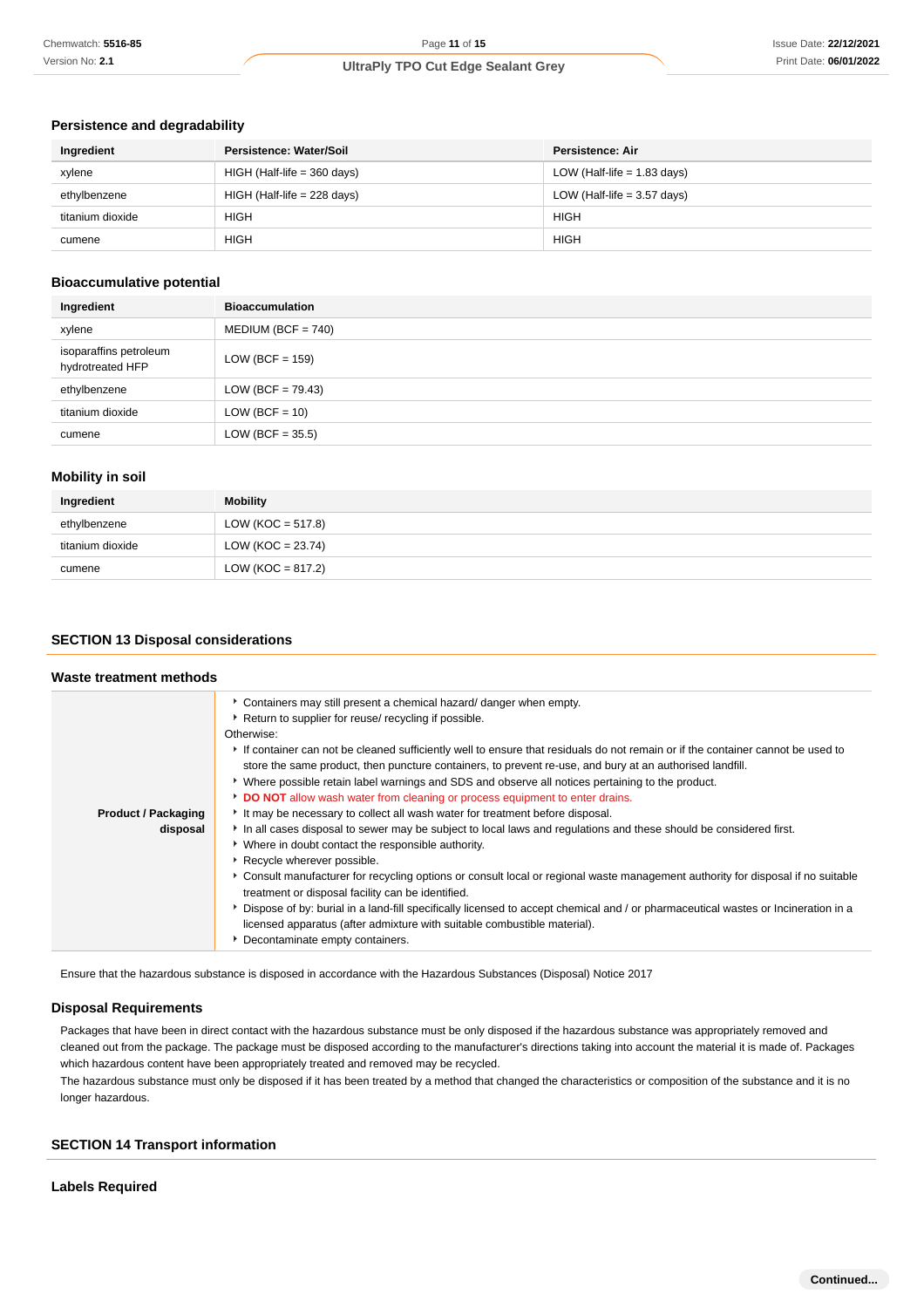| Marine Pollutant NO |  |
|---------------------|--|
| HAZCHEM 3Y          |  |

# **Land transport (UN)**

| <b>UN number</b>                | 1133                                   |                                       |           |  |
|---------------------------------|----------------------------------------|---------------------------------------|-----------|--|
| UN proper shipping name         |                                        | ADHESIVES containing flammable liquid |           |  |
| Transport hazard class(es)      | Class<br>Subrisk                       | 3<br>Not Applicable                   |           |  |
| Packing group                   | $\mathbf{III}$                         |                                       |           |  |
| <b>Environmental hazard</b>     | Not Applicable                         |                                       |           |  |
| Special precautions for<br>user | Special provisions<br>Limited quantity |                                       | 223<br>5L |  |

# **Air transport (ICAO-IATA / DGR)**

| <b>UN number</b>                | 1133                                                                                                                                                                         |                                                                                                             |                                                                         |  |
|---------------------------------|------------------------------------------------------------------------------------------------------------------------------------------------------------------------------|-------------------------------------------------------------------------------------------------------------|-------------------------------------------------------------------------|--|
| UN proper shipping name         | Adhesives containing flammable liquid                                                                                                                                        |                                                                                                             |                                                                         |  |
| Transport hazard class(es)      | <b>ICAO/IATA Class</b><br>ICAO / IATA Subrisk<br><b>ERG Code</b>                                                                                                             | 3<br>Not Applicable<br>3L                                                                                   |                                                                         |  |
| Packing group                   | Ш                                                                                                                                                                            |                                                                                                             |                                                                         |  |
| <b>Environmental hazard</b>     | Not Applicable                                                                                                                                                               |                                                                                                             |                                                                         |  |
| Special precautions for<br>user | Special provisions<br>Cargo Only Packing Instructions<br>Cargo Only Maximum Qty / Pack<br>Passenger and Cargo Packing Instructions<br>Passenger and Cargo Maximum Qty / Pack | Passenger and Cargo Limited Quantity Packing Instructions<br>Passenger and Cargo Limited Maximum Qty / Pack | A <sub>3</sub><br>366<br>220L<br>355<br>60 L<br>Y344<br>10 <sub>L</sub> |  |

# **Sea transport (IMDG-Code / GGVSee)**

| <b>UN number</b>                       | 1133                                                                 |                              |
|----------------------------------------|----------------------------------------------------------------------|------------------------------|
| UN proper shipping name                | ADHESIVES containing flammable liquid                                |                              |
| Transport hazard class(es)             | <b>IMDG Class</b><br>3<br><b>IMDG Subrisk</b>                        | Not Applicable               |
| Packing group                          | Ш                                                                    |                              |
| <b>Environmental hazard</b>            | Not Applicable                                                       |                              |
| <b>Special precautions for</b><br>user | <b>EMS Number</b><br>Special provisions<br><b>Limited Quantities</b> | $F-E$ , S-D<br>223 955<br>5L |

**Transport in bulk according to Annex II of MARPOL and the IBC code**

Not Applicable

**Transport in bulk in accordance with MARPOL Annex V and the IMSBC Code**

**Product name Group**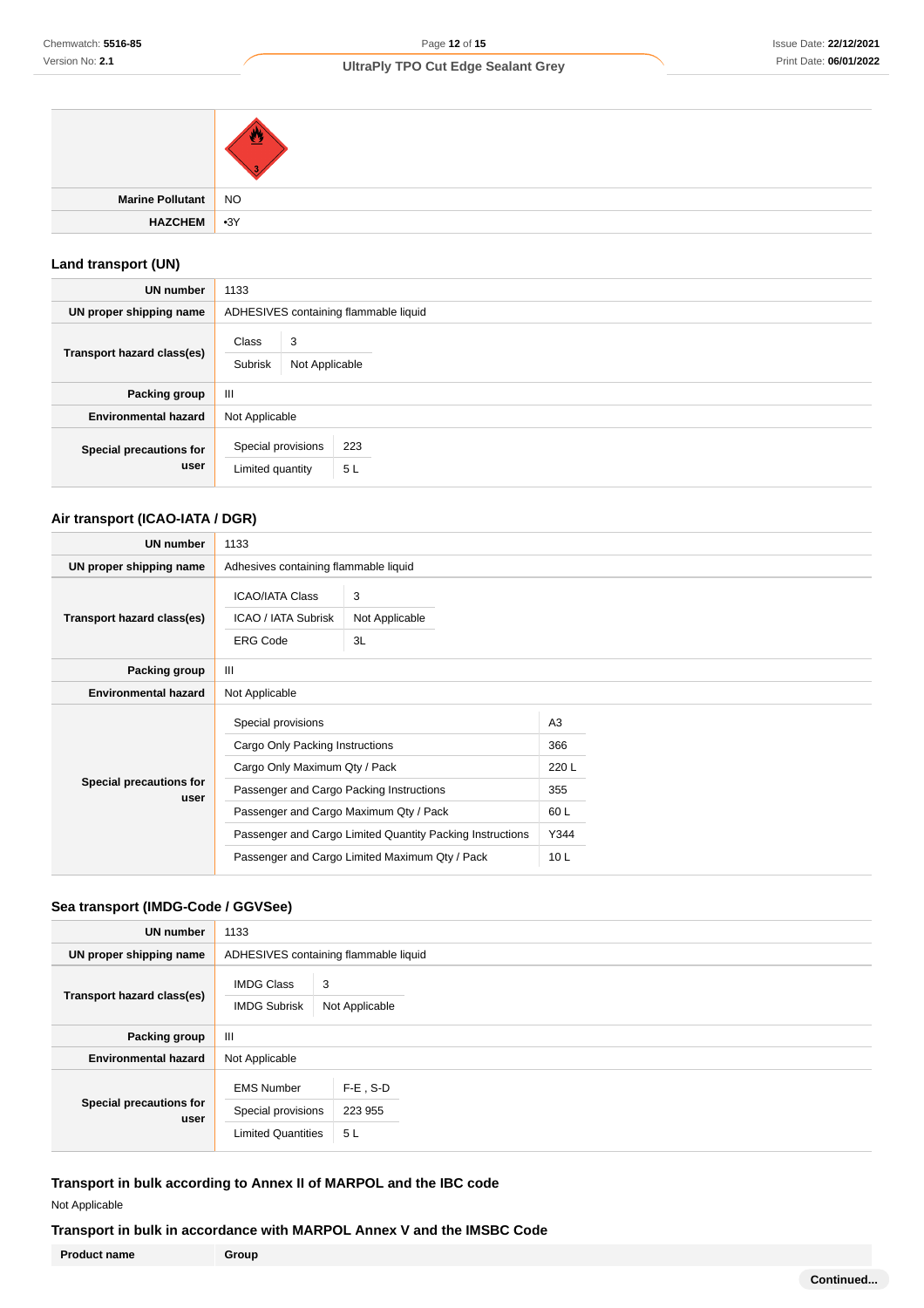| <b>Product name</b>                        | Group         |
|--------------------------------------------|---------------|
| xylene                                     | Not Available |
| isoparaffins petroleum<br>hydrotreated HFP | Not Available |
| ethylbenzene                               | Not Available |
| titanium dioxide                           | Not Available |
| cumene                                     | Not Available |

# **Transport in bulk in accordance with the ICG Code**

| <b>Product name</b>                        | <b>Ship Type</b> |
|--------------------------------------------|------------------|
| xylene                                     | Not Available    |
| isoparaffins petroleum<br>hydrotreated HFP | Not Available    |
| ethylbenzene                               | Not Available    |
| titanium dioxide                           | Not Available    |
| cumene                                     | Not Available    |

### **SECTION 15 Regulatory information**

### **Safety, health and environmental regulations / legislation specific for the substance or mixture**

| <b>HSR Number</b> | <b>Group Standard</b>                                                                    |
|-------------------|------------------------------------------------------------------------------------------|
| HSR002502         | Additives Process Chemicals and Raw Materials Flammable Carcinogenic Group Standard 2020 |

| Chemwatch: 5516-85                                                        |                                                                                                                                  | Page 13 of 15                                                                                                        | <b>Issue Date: 22/12/2</b> |
|---------------------------------------------------------------------------|----------------------------------------------------------------------------------------------------------------------------------|----------------------------------------------------------------------------------------------------------------------|----------------------------|
| Version No: 2.1                                                           |                                                                                                                                  | <b>UltraPly TPO Cut Edge Sealant Grey</b>                                                                            | Print Date: 06/01/2        |
|                                                                           |                                                                                                                                  |                                                                                                                      |                            |
| <b>Product name</b>                                                       | Group                                                                                                                            |                                                                                                                      |                            |
| xylene                                                                    | Not Available                                                                                                                    |                                                                                                                      |                            |
| isoparaffins petroleum<br>hydrotreated HFP                                | Not Available                                                                                                                    |                                                                                                                      |                            |
| ethylbenzene                                                              | Not Available                                                                                                                    |                                                                                                                      |                            |
| titanium dioxide                                                          | Not Available                                                                                                                    |                                                                                                                      |                            |
| cumene                                                                    | Not Available                                                                                                                    |                                                                                                                      |                            |
|                                                                           | Transport in bulk in accordance with the ICG Code                                                                                |                                                                                                                      |                            |
| <b>Product name</b>                                                       | <b>Ship Type</b>                                                                                                                 |                                                                                                                      |                            |
| xylene                                                                    | Not Available                                                                                                                    |                                                                                                                      |                            |
| isoparaffins petroleum<br>hydrotreated HFP                                | Not Available                                                                                                                    |                                                                                                                      |                            |
| ethylbenzene                                                              | Not Available                                                                                                                    |                                                                                                                      |                            |
| titanium dioxide                                                          | Not Available                                                                                                                    |                                                                                                                      |                            |
| cumene                                                                    | Not Available                                                                                                                    |                                                                                                                      |                            |
| <b>SECTION 15 Regulatory information</b>                                  |                                                                                                                                  |                                                                                                                      |                            |
|                                                                           |                                                                                                                                  |                                                                                                                      |                            |
|                                                                           | Safety, health and environmental regulations / legislation specific for the substance or mixture                                 |                                                                                                                      |                            |
|                                                                           | This substance is to be managed using the conditions specified in an applicable Group Standard                                   |                                                                                                                      |                            |
| <b>HSR Number</b>                                                         | <b>Group Standard</b>                                                                                                            |                                                                                                                      |                            |
| HSR002502                                                                 |                                                                                                                                  | Additives Process Chemicals and Raw Materials Flammable Carcinogenic Group Standard 2020                             |                            |
|                                                                           | Please refer to Section 8 of the SDS for any applicable tolerable exposure limit or Section 12 for environmental exposure limit. |                                                                                                                      |                            |
| xylene is found on the following regulatory lists                         |                                                                                                                                  |                                                                                                                      |                            |
| the IARC Monographs                                                       | International Agency for Research on Cancer (IARC) - Agents Classified by                                                        | New Zealand Hazardous Substances and New Organisms (HSNO) Act -<br>Classification of Chemicals - Classification Data |                            |
|                                                                           | New Zealand Approved Hazardous Substances with controls                                                                          | New Zealand Inventory of Chemicals (NZIoC)                                                                           |                            |
| <b>Classification of Chemicals</b>                                        | New Zealand Hazardous Substances and New Organisms (HSNO) Act -                                                                  | New Zealand Workplace Exposure Standards (WES)                                                                       |                            |
|                                                                           | isoparaffins petroleum hydrotreated HFP is found on the following regulatory lists                                               |                                                                                                                      |                            |
|                                                                           | Chemical Footprint Project - Chemicals of High Concern List                                                                      | New Zealand Hazardous Substances and New Organisms (HSNO) Act -                                                      |                            |
|                                                                           | International Agency for Research on Cancer (IARC) - Agents Classified by                                                        | <b>Classification of Chemicals</b>                                                                                   |                            |
| the IARC Monographs                                                       | New Zealand Approved Hazardous Substances with controls                                                                          | New Zealand Inventory of Chemicals (NZIoC)<br>New Zealand Workplace Exposure Standards (WES)                         |                            |
|                                                                           |                                                                                                                                  |                                                                                                                      |                            |
|                                                                           | ethylbenzene is found on the following regulatory lists                                                                          |                                                                                                                      |                            |
|                                                                           | Chemical Footprint Project - Chemicals of High Concern List                                                                      | New Zealand Hazardous Substances and New Organisms (HSNO) Act -                                                      |                            |
| the IARC Monographs                                                       | International Agency for Research on Cancer (IARC) - Agents Classified by                                                        | <b>Classification of Chemicals</b><br>New Zealand Hazardous Substances and New Organisms (HSNO) Act -                |                            |
| International Agency for Research on Cancer (IARC) - Agents Classified by |                                                                                                                                  | Classification of Chemicals - Classification Data                                                                    |                            |
| the IARC Monographs - Group 2B: Possibly carcinogenic to humans           |                                                                                                                                  | New Zealand Inventory of Chemicals (NZIoC)                                                                           |                            |
|                                                                           | New Zealand Approved Hazardous Substances with controls                                                                          | New Zealand Workplace Exposure Standards (WES)                                                                       |                            |
|                                                                           | titanium dioxide is found on the following regulatory lists                                                                      |                                                                                                                      |                            |
|                                                                           | Chemical Footprint Project - Chemicals of High Concern List                                                                      | New Zealand Approved Hazardous Substances with controls                                                              |                            |
|                                                                           | International Agency for Research on Cancer (IARC) - Agents Classified by                                                        | New Zealand Hazardous Substances and New Organisms (HSNO) Act -                                                      |                            |
| the IARC Monographs                                                       | International Agency for Research on Cancer (IARC) - Agents Classified by                                                        | <b>Classification of Chemicals</b><br>New Zealand Inventory of Chemicals (NZIoC)                                     |                            |
|                                                                           | the IARC Monographs - Group 2B: Possibly carcinogenic to humans                                                                  | New Zealand Workplace Exposure Standards (WES)                                                                       |                            |
| Values for Manufactured Nanomaterials (MNMS)                              | International WHO List of Proposed Occupational Exposure Limit (OEL)                                                             |                                                                                                                      |                            |
| cumene is found on the following regulatory lists                         |                                                                                                                                  |                                                                                                                      |                            |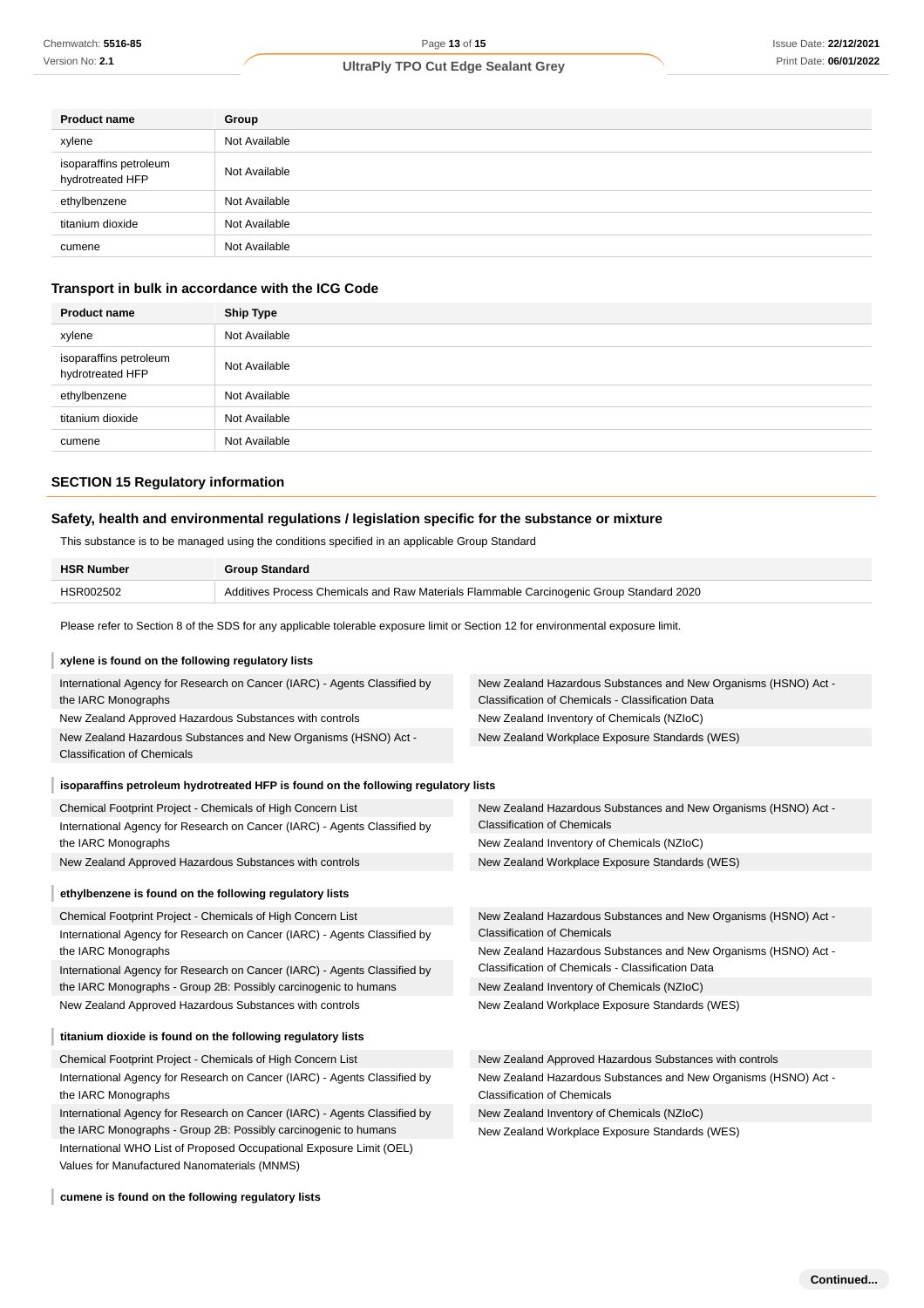| Chemical Footprint Project - Chemicals of High Concern List               | New Zealand Hazardous Substances and New Organisms (HSNO) Act - |
|---------------------------------------------------------------------------|-----------------------------------------------------------------|
| International Agency for Research on Cancer (IARC) - Agents Classified by | <b>Classification of Chemicals</b>                              |
| the IARC Monographs                                                       | New Zealand Hazardous Substances and New Organisms (HSNO) Act - |
| International Agency for Research on Cancer (IARC) - Agents Classified by | Classification of Chemicals - Classification Data               |
| the IARC Monographs - Group 2B: Possibly carcinogenic to humans           | New Zealand Inventory of Chemicals (NZIoC)                      |
| New Zealand Approved Hazardous Substances with controls                   | New Zealand Workplace Exposure Standards (WES)                  |

#### **Hazardous Substance Location**

Subject to the Health and Safety at Work (Hazardous Substances) Regulations 2017.

| <b>Hazard Class</b> | <b>Quantity (Closed Containers)</b>           | <b>Quantity (Open Containers)</b> |
|---------------------|-----------------------------------------------|-----------------------------------|
| 3.1C                | 500 L in containers more than 5 L             | 250 L                             |
| 3.1C                | 1 500 L in containers up to and including 5 L | 250 L                             |

### **Certified Handler**

Subject to Part 4 of the Health and Safety at Work (Hazardous Substances) Regulations 2017.

| <b>Class of substance</b> | Quantities     |
|---------------------------|----------------|
| Not Applicable            | Not Applicable |

Refer Group Standards for further information

### **Maximum quantities of certain hazardous substances permitted on passenger service vehicles**

Subject to Regulation 13.14 of the Health and Safety at Work (Hazardous Substances) Regulations 2017.

| <b>Hazard Class</b> | Gas (aggregate water capacity in<br>mL | Liauid | Solid<br>(kg) | Maximum quantity per package for each<br>classification |
|---------------------|----------------------------------------|--------|---------------|---------------------------------------------------------|
| 3.1C or 3.1D        |                                        |        |               | 10L                                                     |

### **Tracking Requirements**

Not Applicable

#### **National Inventory Status**

| <b>National Inventory</b>                          | <b>Status</b>                                                                                                                                                                                        |  |  |  |
|----------------------------------------------------|------------------------------------------------------------------------------------------------------------------------------------------------------------------------------------------------------|--|--|--|
| Australia - AIIC / Australia<br>Non-Industrial Use | Yes                                                                                                                                                                                                  |  |  |  |
| Canada - DSL                                       | Yes                                                                                                                                                                                                  |  |  |  |
| Canada - NDSL                                      | No (xylene; isoparaffins petroleum hydrotreated HFP; ethylbenzene; cumene)                                                                                                                           |  |  |  |
| China - IECSC                                      | Yes                                                                                                                                                                                                  |  |  |  |
| Europe - EINEC / ELINCS /<br><b>NLP</b>            | Yes                                                                                                                                                                                                  |  |  |  |
| Japan - ENCS                                       | Yes                                                                                                                                                                                                  |  |  |  |
| Korea - KECI                                       | Yes                                                                                                                                                                                                  |  |  |  |
| New Zealand - NZIoC                                | Yes                                                                                                                                                                                                  |  |  |  |
| Philippines - PICCS                                | Yes                                                                                                                                                                                                  |  |  |  |
| <b>USA - TSCA</b>                                  | Yes                                                                                                                                                                                                  |  |  |  |
| Taiwan - TCSI                                      | Yes                                                                                                                                                                                                  |  |  |  |
| Mexico - INSQ                                      | Yes                                                                                                                                                                                                  |  |  |  |
| Vietnam - NCI                                      | Yes                                                                                                                                                                                                  |  |  |  |
| Russia - FBEPH                                     | Yes                                                                                                                                                                                                  |  |  |  |
| Legend:                                            | Yes = All CAS declared ingredients are on the inventory<br>No = One or more of the CAS listed ingredients are not on the inventory. These ingredients may be exempt or will require<br>registration. |  |  |  |

#### **SECTION 16 Other information**

| ___ |
|-----|
|     |